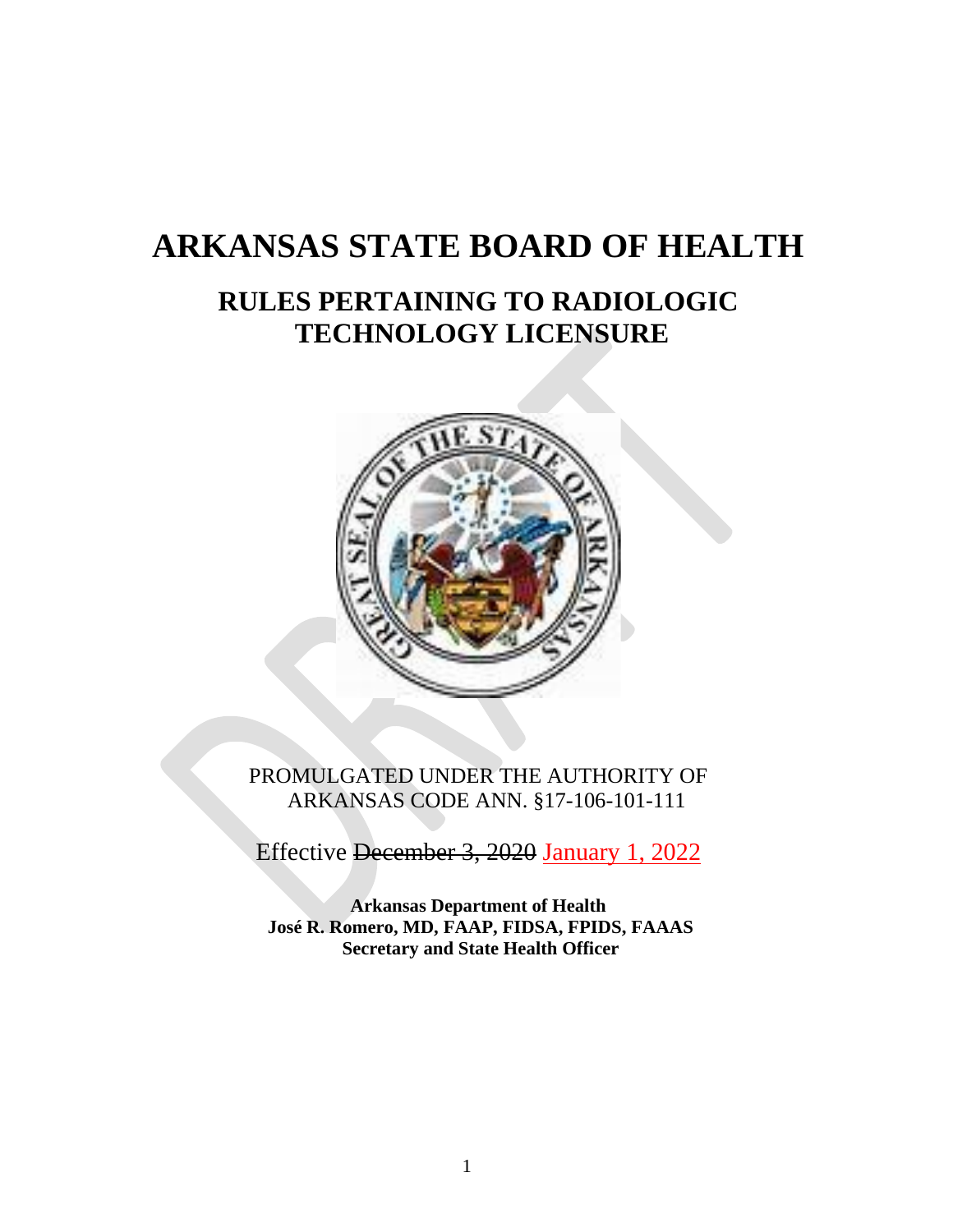## **RULES PERTAINING TO THE RADIOLOGIC TECHNOLOGY LICENSURE**

## **Table of Contents**

| <b>SECTION I.</b>    |                                                                                                |
|----------------------|------------------------------------------------------------------------------------------------|
| <b>SECTION II.</b>   |                                                                                                |
| <b>SECTION III.</b>  |                                                                                                |
| <b>SECTION IV.</b>   | <b>GENERAL REQUIREMENTS AND RESTRICTIONS  9</b>                                                |
| <b>SECTION V.</b>    | <b>EXEMPTIONS</b>                                                                              |
| <b>SECTION VI.</b>   |                                                                                                |
| <b>SECTION VII.</b>  | <b>AUTOMATIC LICENSURE UNDER ACT 820 of 2019</b>                                               |
|                      |                                                                                                |
| <b>SECTION VIII.</b> |                                                                                                |
| <b>SECTION IX.</b>   | PROVISIONAL LICENSE UNDER ACT 1011 OF 2019  16                                                 |
| <b>SECTION X.</b>    | LICENSE FOR A PERSON FROM A STATE THAT DOESN'T<br>LICENSE PROFESSION UNDER ACT 1011 OF 2019 16 |
| <b>SECTION XI.</b>   | <b>RECIPROCITY AND STATE-SPECIFIC EDUCATION UNDER</b>                                          |
| <b>SECTION XII</b>   | <b>PRE-LICENSING PROHIBING OFFENSE DETERMINATION 17</b>                                        |
| <b>SECTION XIII.</b> | <b>WORK PERMIT UNDER ACT 746 OF 2021 </b> 17                                                   |
| <b>SECTION XIV.</b>  | <b>QUALIFICATIONS FOR EXAMINATIONS  18</b>                                                     |
| <b>SECTION XV.</b>   |                                                                                                |
| <b>SECTION XVI</b>   |                                                                                                |
| <b>SECTION XVII</b>  |                                                                                                |
| <b>SECTION XVIII</b> |                                                                                                |
| <b>SECTION XIX</b>   |                                                                                                |
| <b>SECTION XX.</b>   |                                                                                                |
| <b>SECTION XXI</b>   |                                                                                                |
| <b>SECTION XXII</b>  |                                                                                                |
| <b>SECTION XXIII</b> |                                                                                                |
| <b>SECTION XXIV</b>  |                                                                                                |
| <b>SECTION XXV</b>   |                                                                                                |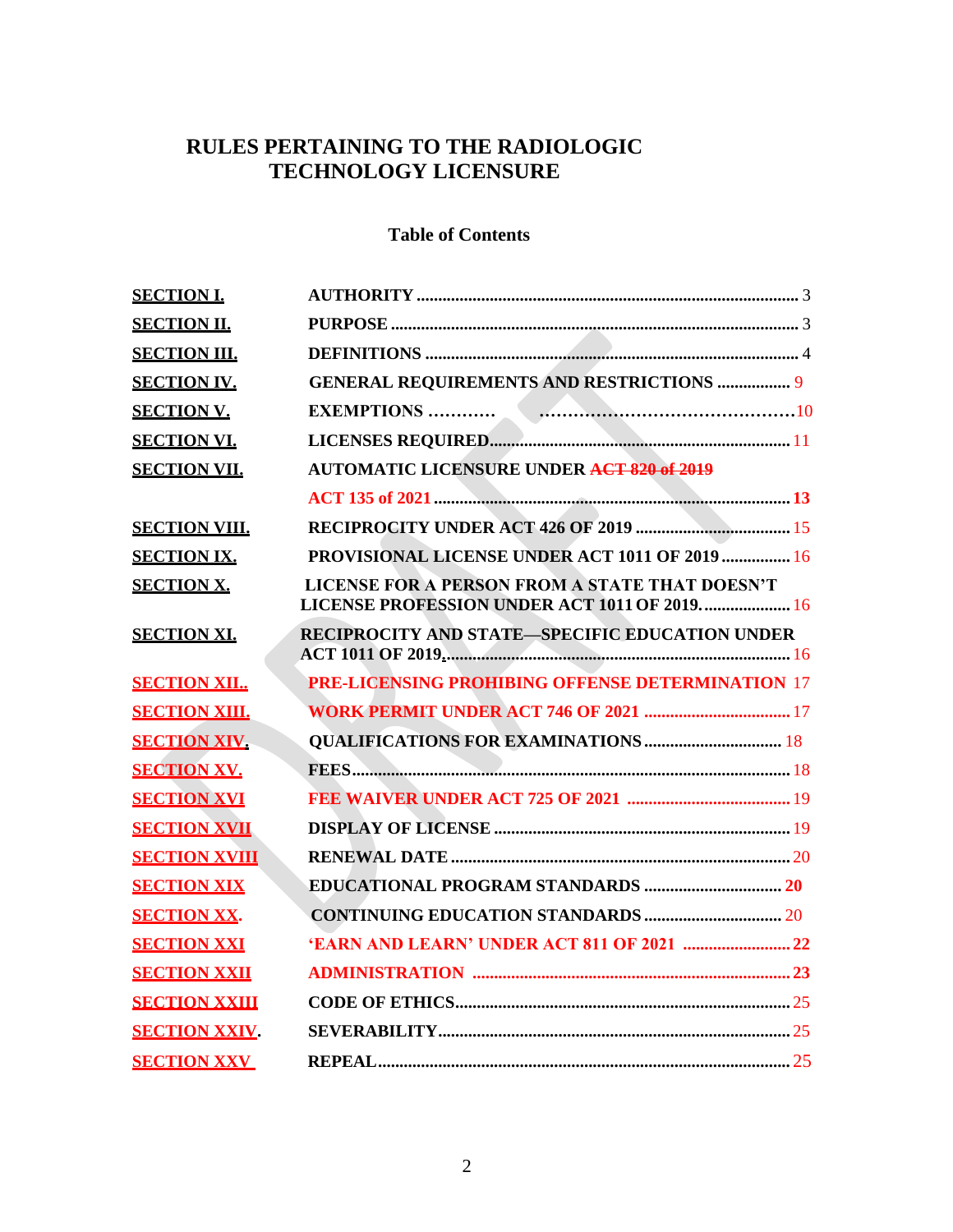#### **SECTION I. AUTHORITY**

These Rules pertaining to Radiologic Technology Licensure are duly adopted and promulgated by the Arkansas State Board of Health pursuant to the authority expressly conferred by the Laws of the State of Arkansas including, without limitation, Act 1071 of 1999, as amended, (Ark. Code Ann. 17-106-101-111) and Act 96 of 1913 (Ark. Code Ann. 20-7-101 et seq).

#### **SECTION II. PURPOSE**

These Rules are adopted for the purpose of regulating and licensing persons administering ionizing radiation to human beings to help keep the radiation dose to patients as low as reasonably achievable.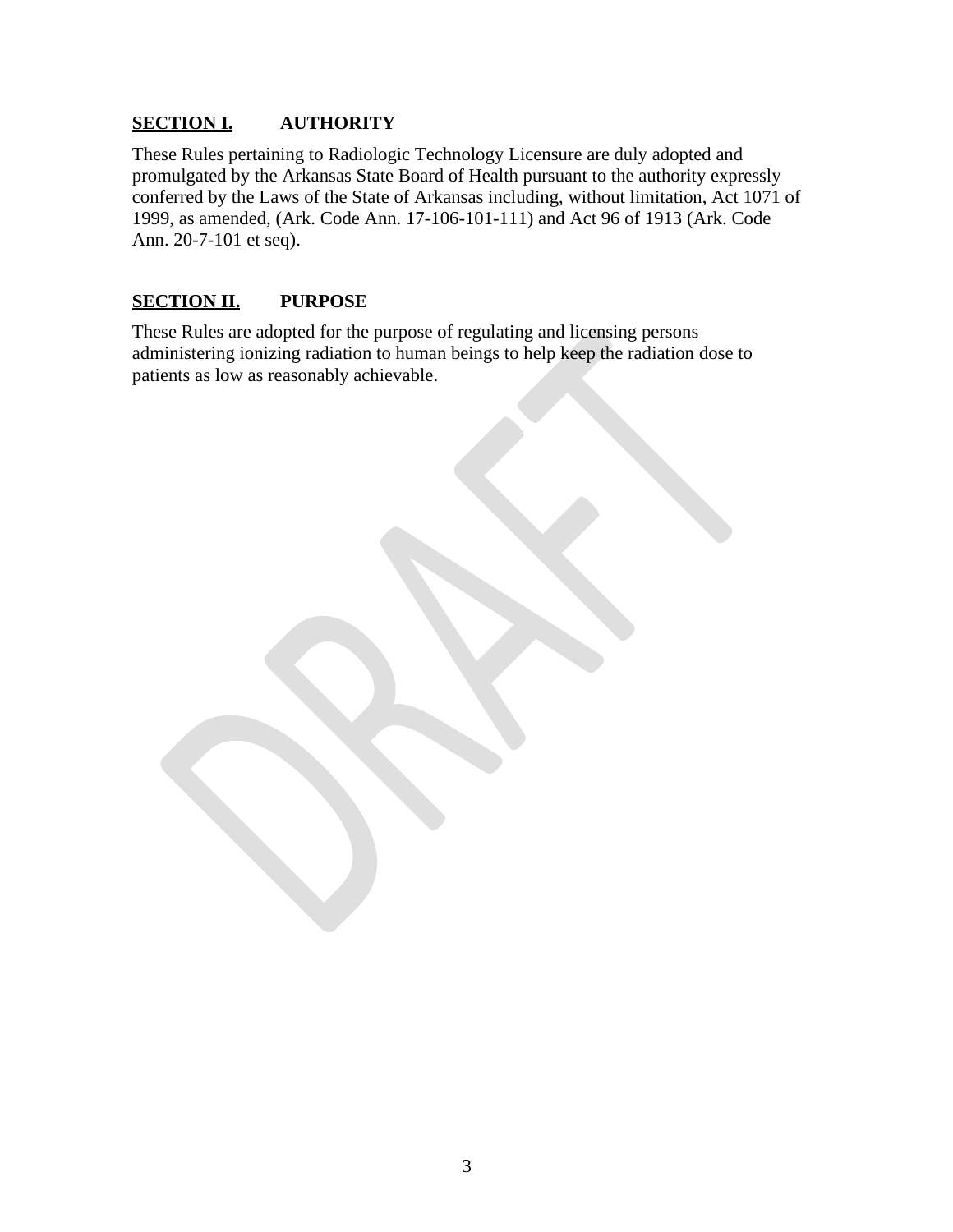#### **SECTION III. DEFINITIONS**

- A. 'Act' means Act 1071 of 1999, as amended (Ark. Code Ann. § 17-106-111);
- B. 'ACRRT' means the American Chiropractic Registry of Radiologic Technologists;
- C. 'Administering Ionizing Radiation' means the application of a prescribed dose of ionizing radiation to the human body for the purposes of diagnosis or treatment. Several factors determine the dose received by the patient and these include but are not limited to the positioning of the patient in a radiation field, the exposure to or introduction of ionizing radiation, and the final image production. Each of these factors are prime determinates in the total dose received by the patient;
- D. 'Advanced practice nursing' means the delivery of health care services for compensation by professional nurses who have gained additional knowledge and skills through successful completion of an organized program of nursing education that certifies nurses for advanced practice roles as advanced nurse practitioners, certified nurse anesthetists, certified nurse midwives, and clinical nurse specialists.
- E. 'Apprenticeship' means a program that meets the federal guidelines set out in 29 C.F.R. Part 29, as existing on March 1, 2021, and approved by the United States Office of Apprenticeship as meeting the requirements of an apprenticeship
- F. 'ARRT' means the American Registry of Radiologic Technologists;
- G. 'ASCP' means the American Society of Clinical Pathologists;
- H. **'**Automatic licensure' means granting the occupational licensure without an individual having met occupational licensure requirements provided under the Arkansas Code or by other provisions in these Rules.
- I. 'Board' means the Arkansas State Board of Health;
- J. 'Category' means a specific area of radiologic sciences, for which there is an identified license and licensing requirements;
- K. 'CCI', means Cardiovascular Credentialing International;
- L. 'Committee' means the Medical Ionizing Radiation Licensure Committee;
- M. 'Consumer' means a person who is a resident of the state of Arkansas and who is not a Licensed Practitioner or Radiologic Technologist or Licensed Technologist or Limited Licensed Technologist under the Act;
- N. 'Continuing Education Hour' means a period of instruction at least fifty to sixty minutes in length;
- O. 'Contrast Media' means material intentionally administered to the human body to better define a part or parts radiographically;
- P. 'Department' means the Arkansas Department of Health;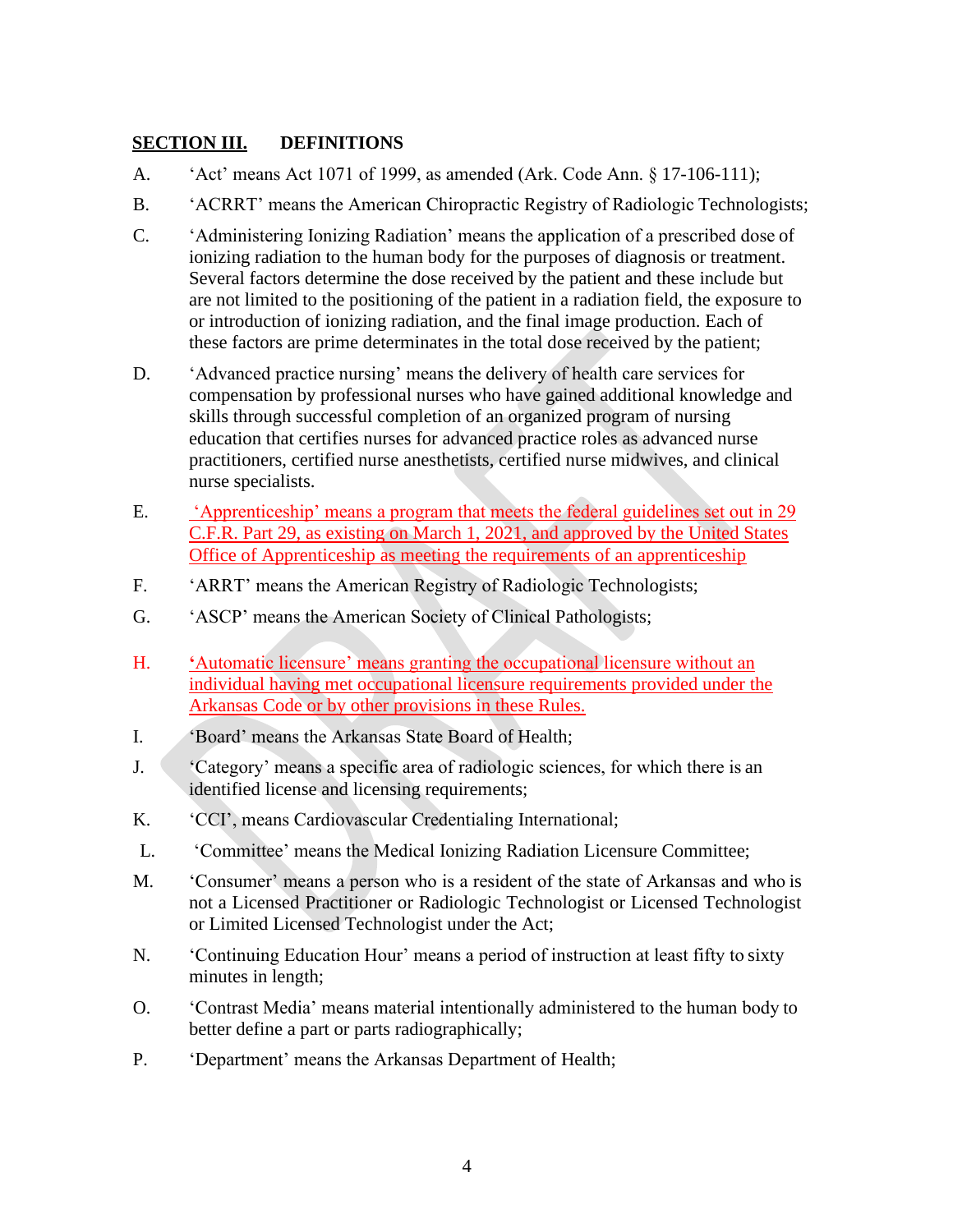- Q. 'Direct Supervision of Students' means responsibility for, and control of, radiation safety, protection, and technical aspects of the application of ionizing radiation to human beings for diagnostic or therapeutic purposes, with the parameters that are outlined by educational accreditation agencies that are recognized by the Board;
- R. 'Fluoroscopy' means a radiological examination that uses a fluorescent screen or image intensifier on which the internal structure of the human body may be continuously viewed by transmission of x-rays through the body;
- S. 'Formal Education' means education obtained through an approved United States Department of Education Institution;
- T. 'Formal Examination' means an examination or evaluation specific to a profession which tests the knowledge base in all three domains of learning: cognitive, affective, and psychomotor;
- U. 'Ionizing Radiation' means gamma rays, x-rays, alpha and beta particles, high speed electrons, protons, neutrons, and other nuclear particles;
- V. 'JRCERT' means the Joint Review Committee for Education in Radiologic Technology;
- W. 'Lapsed Licensee' means a licensee who has let his/her Licensed Technologist License or Limited Licensed Technologist License, Radiologic Technologist License, Radiation Therapy Technologist License, or Nuclear Medicine Technologist License expire for more than five years;
- X. 'License' means a certificate issued by the Committee authorizing the licensee to use radioactive materials or medical equipment emitting or detecting ionizing radiation for human diagnostic or therapeutic purposes in accordance with these rules;
- Y. 'Licensed Practitioner' means a person licensed to practice medicine, dentistry, podiatric medicine, chiropractic**,** osteopathy, or optometry in this state;
- Z. 'Licensed Radiologic Technologist' means a person who holds a national registry with the ARRT, ACRRT, NMTCB, and/or ASCP, and who is licensed in the State of Arkansas;
- AA. 'Licensed Technologist' means a person other than a Licensed Practitioner, who is grandfathered under the Act and can perform specific radiologic procedures and exams identified by a specific license and who administers radioactive substances or uses medical equipment emitting or detecting ionizing radiation for human diagnostic or therapeutic purposes while under the supervision of a Licensed Practitioner;
- BB. 'Limited License' means an authorization to perform radiologic procedures under the supervision of a Licensed Practitioner and are limited to specific parts of the human body, specific procedures, or both, specifically of the chest and skeletal structures excluding fluoroscopy and contrast studies;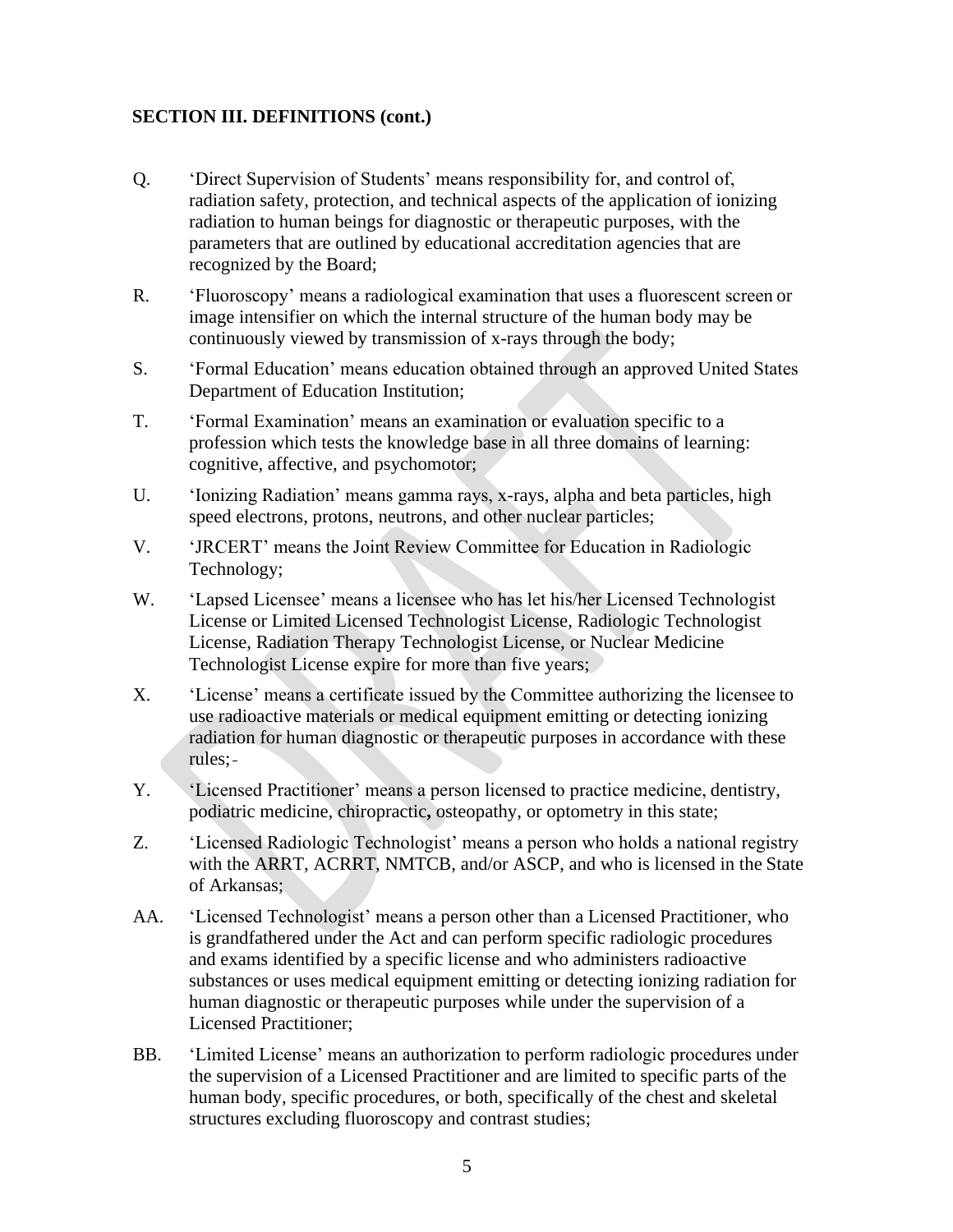- CC. 'Limited Licensed Technologist' means a person, other than a Licensed Practitioner, Radiologic Technologist, or Licensed Technologist, while under the supervision of a Licensed Practitioner and operates medical equipment emitting ionizing radiation for diagnostic purposes on human beings that are limited to specific body parts, and who has successfully passed a limited scope examination deemed appropriate by the Board;
- DD. 'Medical Dosimetrist' means a person who is certified or eligible for certification by the Medical Dosimetry Certification Board;
- EE. 'NMTCB' means Nuclear Medicine Technology Certification Board;
- FF. 'Nuclear Medicine Technologist' means a person, other than a Licensed Practitioner, who performs therapeutic, in vivo, imaging, procedures, prepares radiopharmaceuticals, and administers diagnostic doses of radiopharmaceuticals to human beings while under supervision of a Licensed Practitioner who is licensed as required to possess and use radioactive materials;
- GG. 'Occupational or professional license' means a license, certificate, registration, permit, or other form of authorization required by law or rule for an individual to engage in a particular occupation or profession
- HH. "Occupational or professional licensing entity" means an office, board, commission, department, council, bureau, or other agency of state government having authority to license, certify, register, permit, or otherwise authorize an individual to engage in a particular occupation or profession**.**
- II. 'PET/CT License' means an authorization to perform radiologic procedures under the supervision of a Licensed Practitioner that is limited to radiologic procedures performed for PET/CT procedures;
- JJ. 'PET/CT Technologist' means a person other than a Licensed Practitioner, who has specific qualifications, education, certification, and responsibilities as recognized by the Committee;
- KK. 'Radiation Health/Medical Physicist' means a person who is certified or eligible for certification in radiologic physics by the American Board of Radiology, the American Board of Health/Medical Physics, or the American Board of Science in Nuclear Medicine;
- LL. 'Radiation Practitioner' means a Licensed Practitioner that has completed a residency in radiology, nuclear medicine, or radiation oncology, and is certified by the American Board of Radiology, the American Osteopathic Board of Radiology, the American Board of Nuclear Medicine, or its equivalent;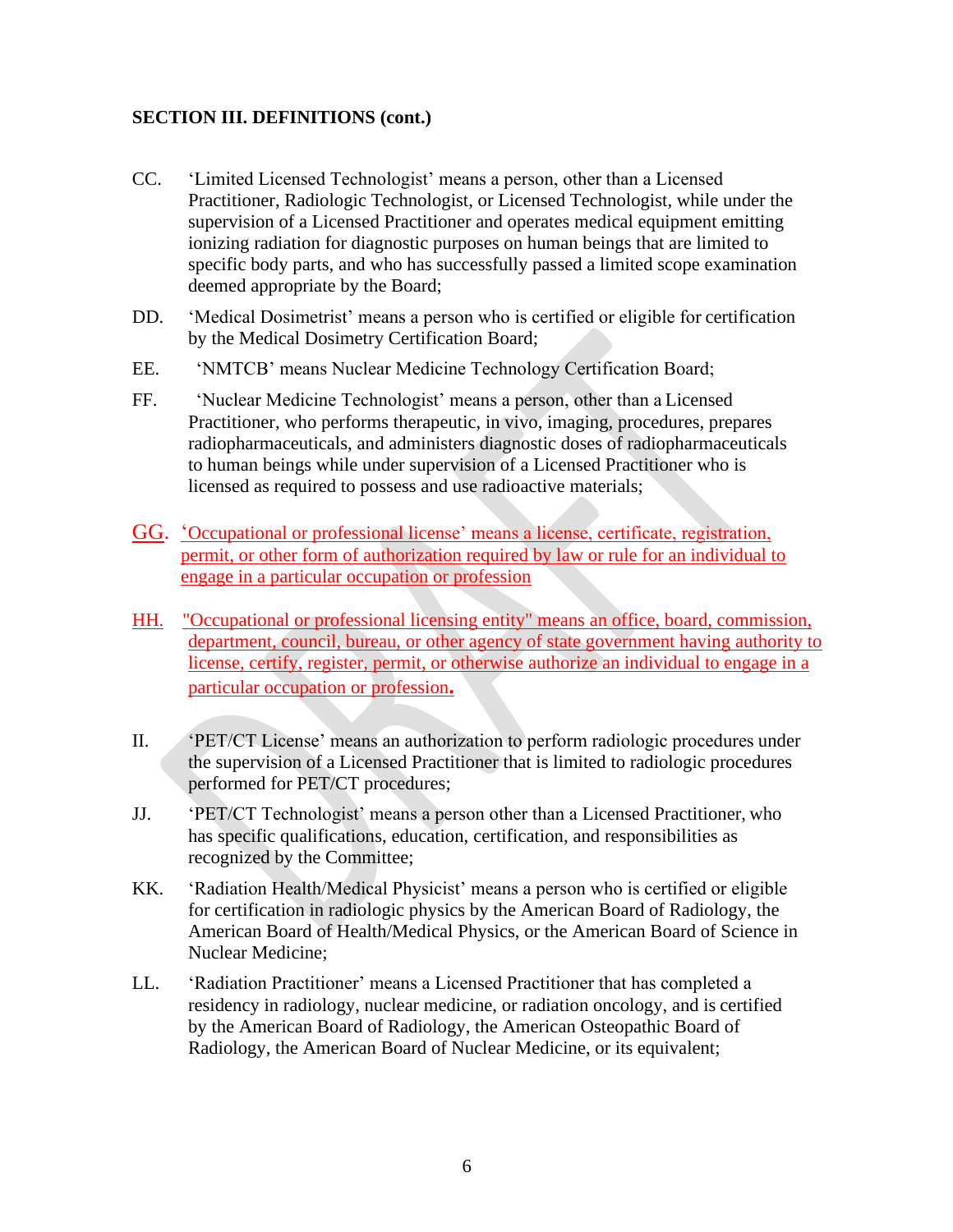- MM. 'Radiation Therapist' means a person, other than a Licensed Practitioner or Nuclear Medicine Technologist, who applies radiation to humans for therapeutic purposes under the supervision of a Licensed Practitioner;
- NN. 'Radiographer' means a person other than a Licensed Practitioner, who uses medical equipment emitting ionizing radiation for human diagnostic purposes under the supervision of a Licensed Practitioner and holds a national certification obtained through education and examination, licensed under the Act;
- OO. 'Radiography' means the practice of the theory and technical aspects of the use of x-rays which are used in the diagnosis and treatment of disease;
- PP. 'Radiologic Technologist' means a person other than a Licensed Practitioner, who is identified by category and who administers radioactive substances or uses medical equipment emitting or detecting ionizing radiation for human diagnostic or therapeutic purposes under the supervision of a Licensed Practitioner, and holds a national certification obtained through education and examination, licensed under the Act;
- QQ. 'Radiologic Technology' is the science of using a radioactive substance or medical equipment emitting or detecting ionizing radiation of humans for diagnostic or therapeutic purposes;
- RR. 'Radiologic Technology Student' means an individual currently enrolled in and attending a school of radiologic technology, radiation therapy, or nuclear medicine with recognized educational accreditation who uses radioactive material on or applies ionizing radiation to a human being while under the supervision of a Licensed Practitioner or a Licensed Radiologic Technologist;
- SS. 'RCIS' means Registered Cardiovascular Invasive Specialist;
- TT. 'RCIS License' means an authorization to perform radiologic procedures under the supervision of a Licensed Practitioner that are limited to fluoroscopic radiologic procedures performed for cardiovascular interventional procedures;
- UU. 'RCIS Technologist' means a person other than a Licensed Practitioner, Radiologic Technologist, or Licensed Technologist, while under the supervision of a Licensed Practitioner and operates medical equipment emitting ionizing radiation for fluoroscopic cardiovascular interventional radiologic purposes on human beings that are limited to specific body parts and only for cardiovascular interventional procedures, who has successfully completed educational requirements and passed an examination deemed appropriate by the Committee;
- VV. 'Reciprocity' means the Board may accept an applicant's current certificate, registration, or license issued by another state, provided that it is substantially similar and meets the requirements of Section VIII of these Rules;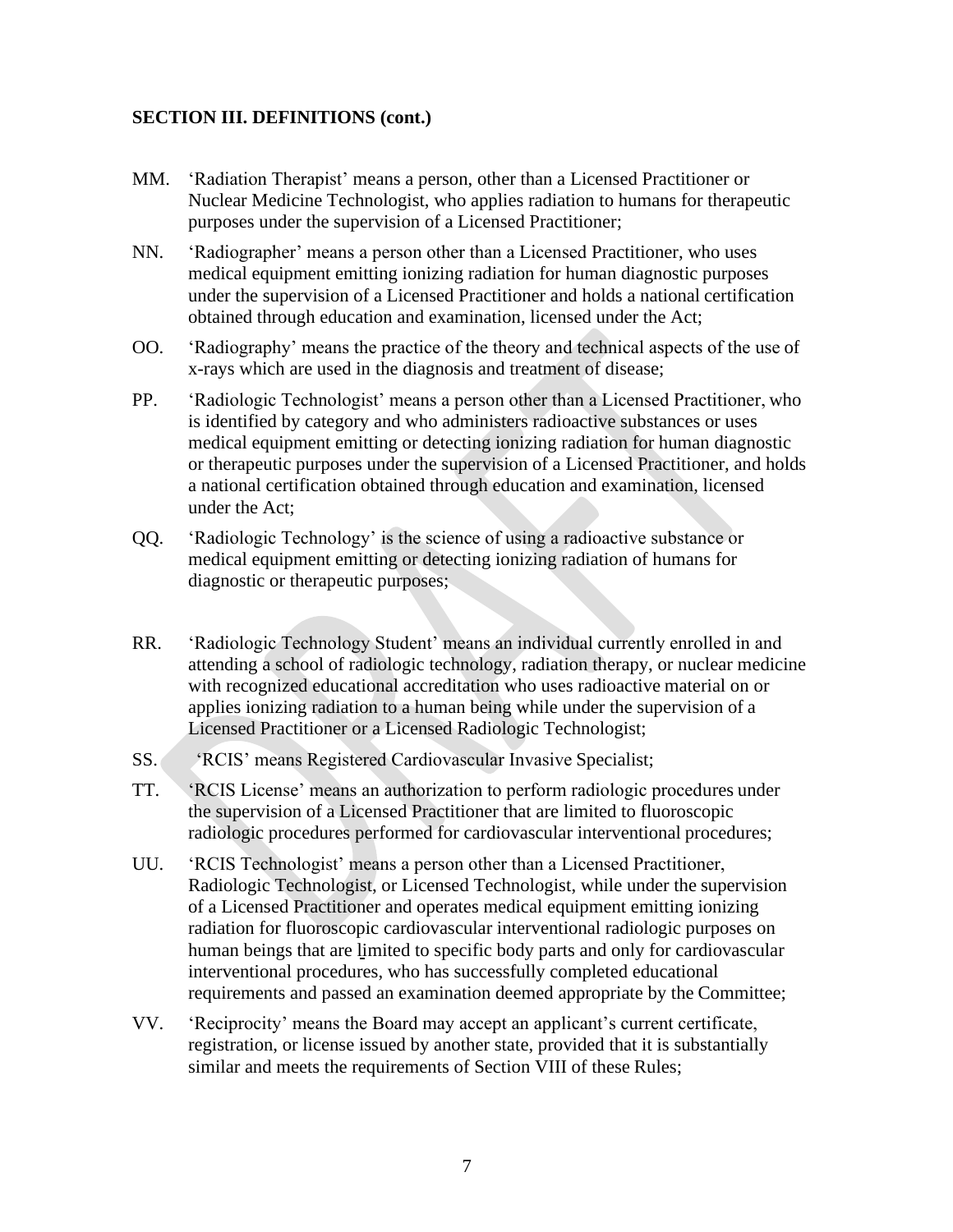- WW. 'Retired' means a license holder who notifies the Department in writing that the individual will cease the practice of Radiologic Technology;
- XX. 'Scaled Score' means a score that is consistent from exam to exam despite differences in difficulty that may be present among the exams. A scaled score takes into account any differences in exam difficulty. A scaled score represents the same level of performance for all exams.
- YY. 'Skeletal Structures' means extremities, skull, sinuses, spine, ankle, and foot of the human body;
- ZZ. 'Suspended licensee' means a license holder who after sixty days of expiration date, failed to pay the renewal fee and/or provide documentation of six hours of continuing education credits;
- AAA. 'Temporary License' means a certificate issued by the Board, authorizing the applicant to use radioactive materials or medical equipment emitting or detecting ionizing radiation for human diagnostic or therapeutic purposes, when licensure or relicensure is pending before the Board and when the issuance may be justified by special circumstances as determined by the Board.
- BBB. ' Uniformed service member' means an active or reserve component member of the United States Air Force, United States Army, United States Coast Guard, United States Marine Corps, United States Navy, United States Space Force, or National Guard; an active component member of the National Oceanic and Atmospheric Administration Commissioned Officer Corps; or an active or reserve component member of the United States Commissioned Corps of the Public Health Service.
- CCC. 'Uniformed service veteran' means a former member of the United States uniformed services discharged under conditions other than dishonorable.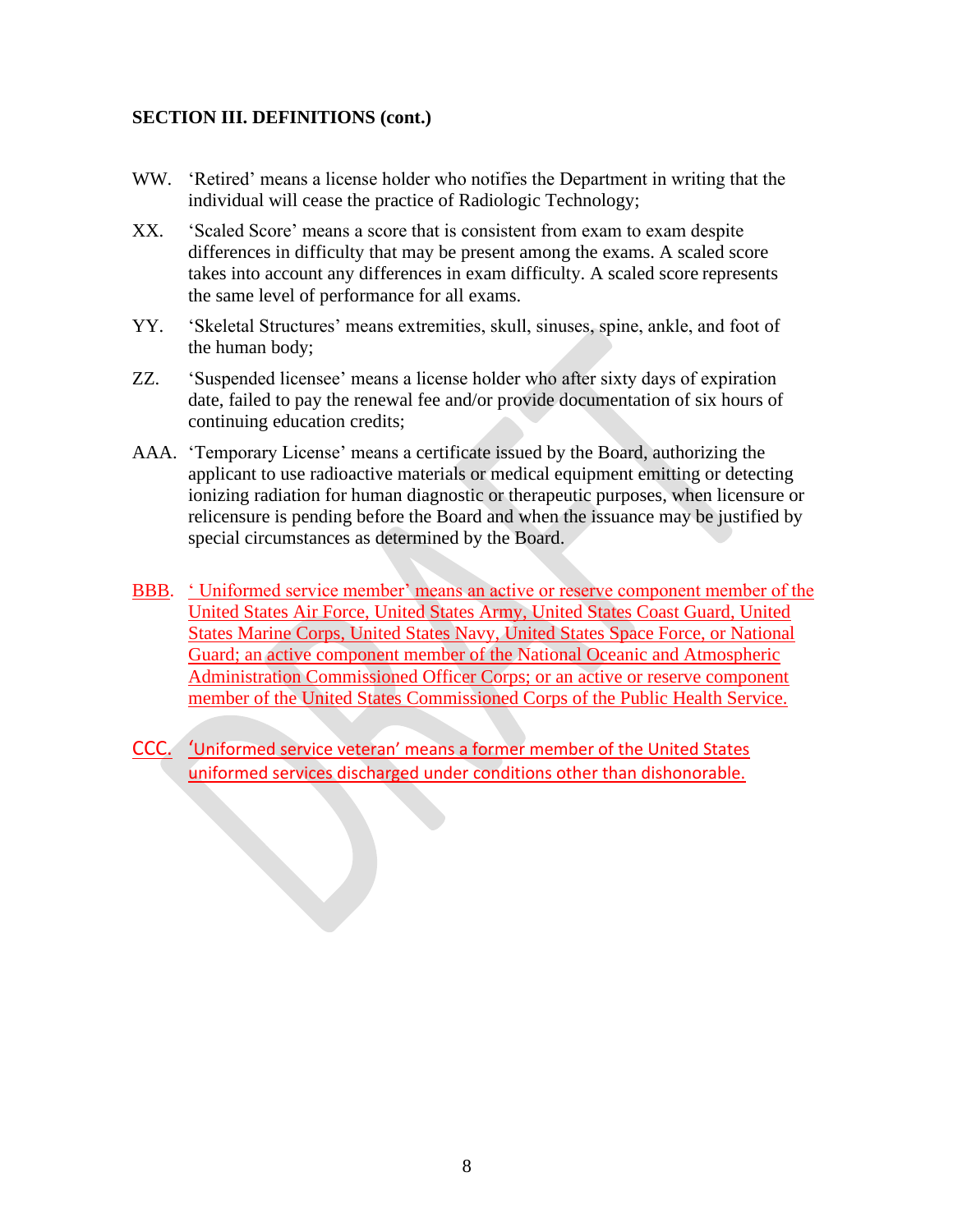#### **SECTION IV. GENERAL REQUIREMENTS AND RESTRICTIONS**

- A. No person, other than a Licensed Practitioner, Radiologic Technologist, Licensed Technologist, or Limited Licensed Technologist shall use radioactive materials or medical equipment emitting or detecting ionizing radiation on human beings for diagnostic or therapeutic purposes.
- B. A person holding a license under the Act or these rules shall use medical equipment emitting or detecting ionizing radiation on a human being only by prescription of a Licensed Practitioner or an advanced practice nurse.
- C. No person shall knowingly or negligently employ a person to apply ionizing radiation or administer radiopharmaceuticals to a human being or otherwise engage in the practice of radiologic technology unless the person possesses a valid license issued under the provisions of the Act or these rules within that specific category.
- D. A person shall not apply ionizing radiation or administer radiopharmaceuticals to a human being or otherwise engage in the practice of radiologic technology unless the person possesses a valid license issued under the Act or these rules.
- E. Eligibility for retired status requires that the individual sign an agreement not to engage to any extent whatsoever in actual patient contact in the provision of: radiologic technology, management of radiologic technology, education of persons involved or seeking to become involved in radiologic technology, in commercial sales, services, or applications with respect to any aspect of radiologic technology or items, services, or devices used in that technology.
- F. Based on identified specific educational requirements and/or examinations, the Board may recognize emerging modalities in radiological sciences and procedures.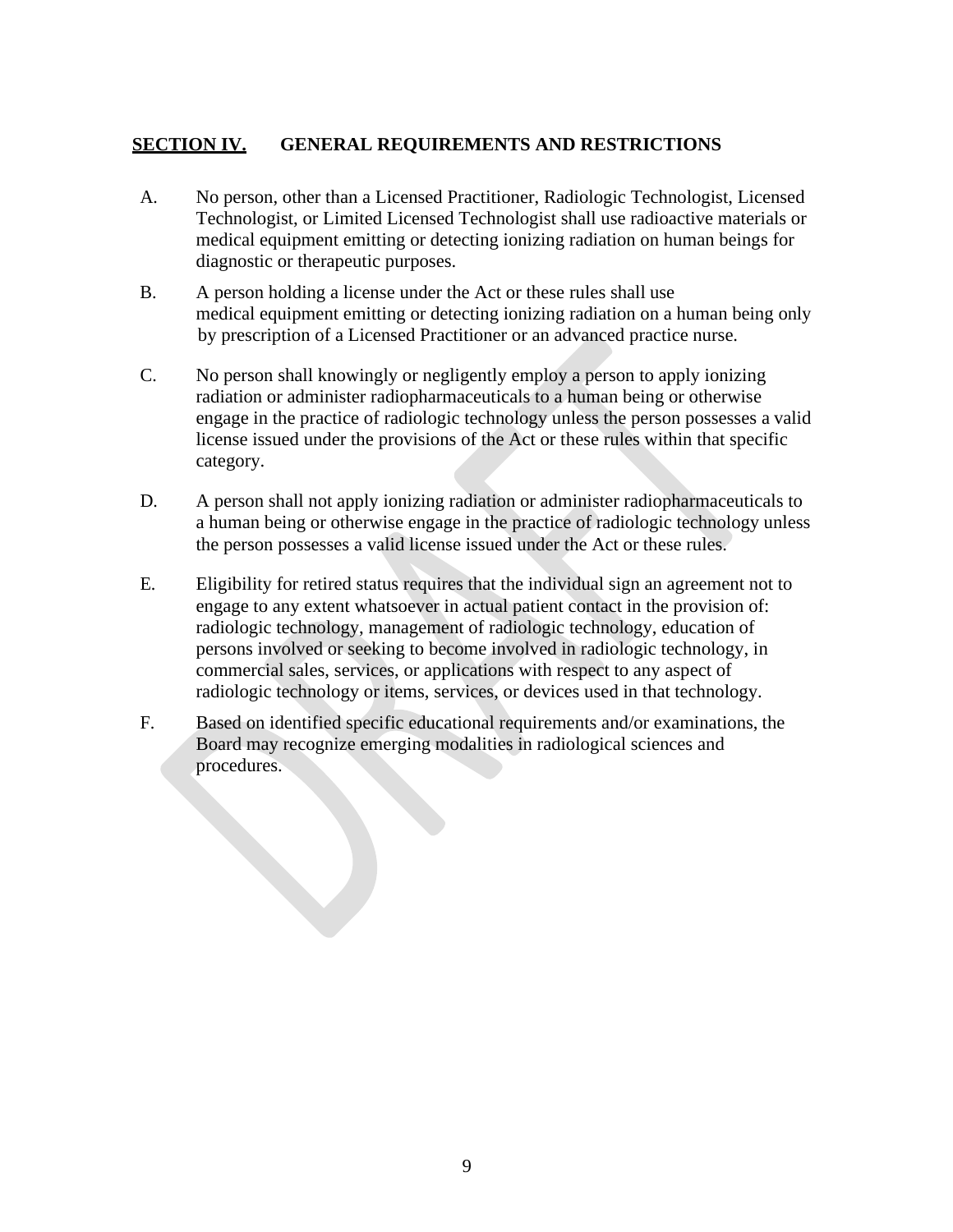#### **SECTION V. EXEMPTIONS**

- A. Licensed Practitioners, individuals licensed to practice medicine, dentistry, podiatric medicine, chiropractic, optometry or osteopathy in this state, dental hygienists, registered dental assistants with the expanded duty of radiography, radiation health physicists, radiation medical physicists, chiropractic externs, bone densitometrists and certified medical dosimetrists are exempt from the requirement of obtaining a license to apply ionizing radiation or administer radiopharmaceuticals.
- B. The requirement for a license shall not apply to a student enrolled in and attending a school of radiologic technology, radiation therapy, nuclear medicine technology chiropractic radiologic technology or cardiovascular intervention with recognized education accreditation, who uses radioactive material on or applies ionizing radiation to a human being for diagnostic or therapeutic purposes while under the supervision of a Licensed Practitioner or Licensed Radiologic Technologist.
- C. The requirement for a license shall not apply to a student enrolled in and attending a health care profession school that is recognized by the United States Department of Education or the Arkansas Department of Higher Education that has radiologic sciences taught in part of the educational process who uses equipment emitting or detecting ionizing radiation.
- D. Nothing in the provisions of the Act or these rules relating to Radiologic Technology shall limit, enlarge, or affect the practice of Licensed Practitioners herein defined.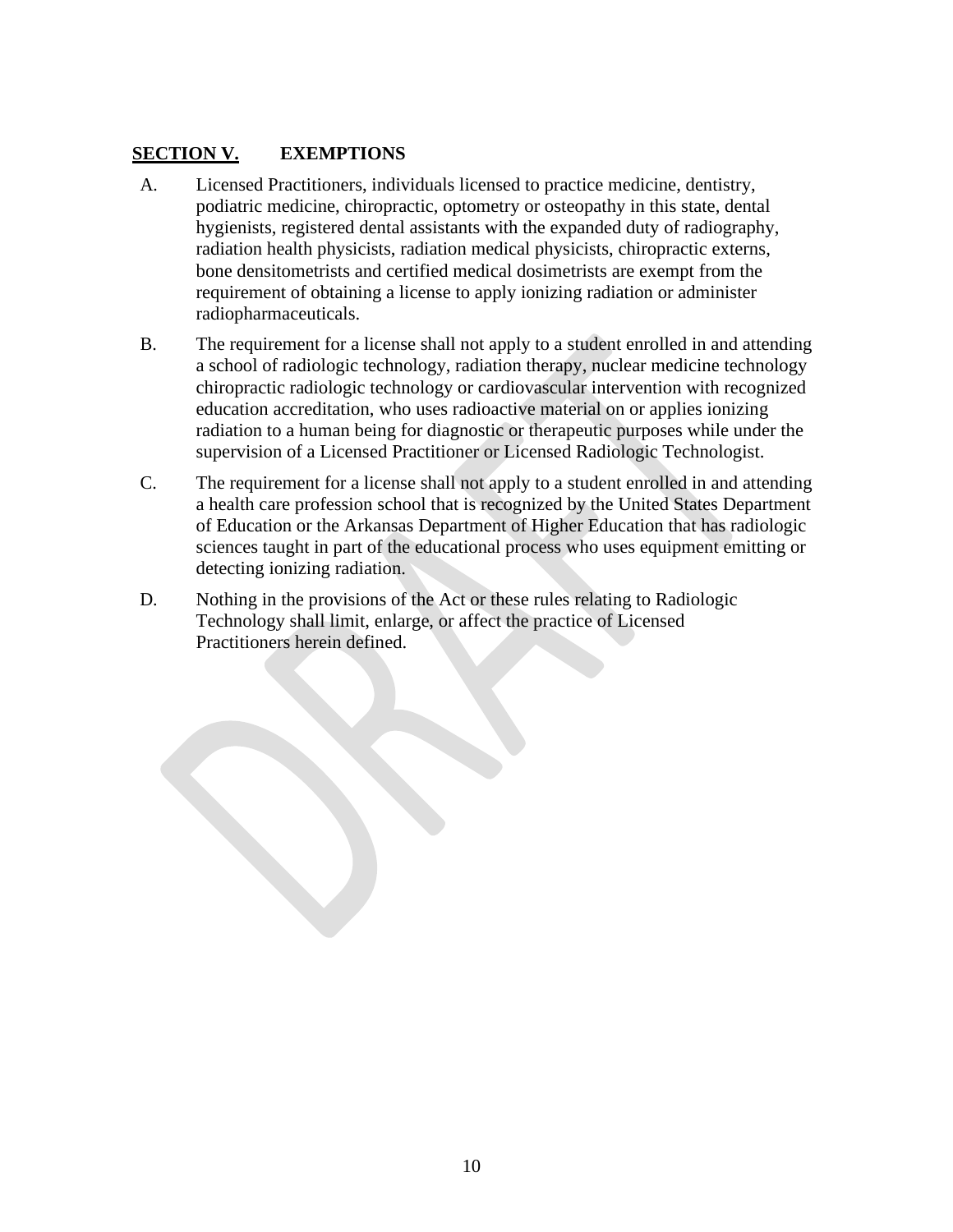#### **SECTION VI. LICENSES REQUIRED**

- A. A Radiologic Technologist License is required for any individual who holds a national registry with the American Registry of Radiologic Technologists, Nuclear Medicine Technology Certification Board, or the American Society of Clinical Pathologists and uses medical equipment emitting or detecting ionizing radiation or administers radiopharmaceuticals for human diagnostic or therapeutic purposes.
- B. A Licensed Technologist License is required for any individual who uses medical equipment emitting or detecting ionizing radiation for human diagnostic or therapeutic purposes under the supervision of a Licensed Practitioner and is licensed under the "Grandfather" provision in the Act.
- C. A Limited Licensed Technologist License is required for any individual who is under the supervision of a Licensed Practitioner and uses medical equipment emitting ionizing radiation for human diagnostic purposes for radiographic examination of the chest or skeletal areas. This license is obtained by successful completion of the examination by the American Chiropractic Registry of Radiologic Technologists or an examination approved by the Arkansas State Board of Health
- D. An RCIS license is required for any individual who is under the supervision of a Licensed Practitioner and operates medical equipment emitting ionizing radiation for fluoroscopic radiologic purposes on human beings that are limited to specific body parts and only for cardiovascular interventional procedures. This license is obtained by successful completion of an examination deemed appropriate by the Committee and approved by the Board.
- E. A Temporary License may be issued by the Board to any individual whose licensure or relicensure may be pending and when issuance may be justified by special circumstances. A temporary license shall be issued only if the Board finds that it will not violate the purpose of the Act or theses rules or endanger the public health and safety. A temporary license shall not remain in force longer than one hundred and eighty days. No more than two temporary licenses shall be issued to any individual within a specific category. The Committee may extend the temporary license if the individual demonstrates to the committee a hardship or a continual progression in fulfilling the educational and certification requirements recognized by the Committee.

Only temporary license holders, who have graduated from accredited educational programs, recognized by the Board, and are awaiting examination and licensure may perform fluoroscopy or administer contrast media. Temporary license holders for limited scope, may only perform the radiologic procedures on human beings for which they are preparing to take the examination.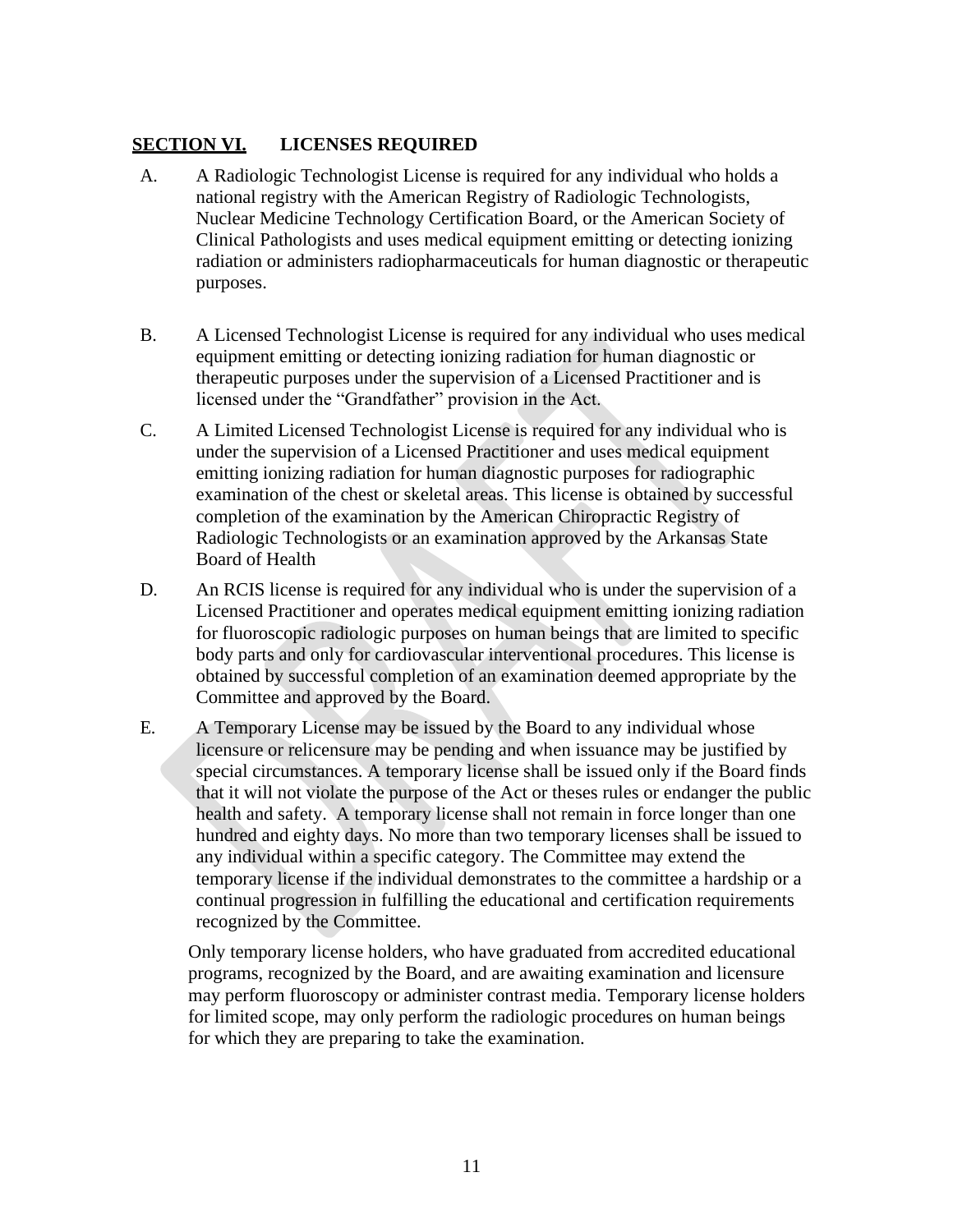#### **SECTION VI. LICENSES REQUIRED (cont.)**

- F. Reactivation of retired license may be reinstated when the individual must pay the renewal fee and provide documentation of six hours of continuing education credits within the year prior to renewal.
- G. Renewal of a lapsed license for a licensee who has allowed their Licensed Technologist License or Limited Licensed Technologist License lapse for five years or less will be permitted on the basis of payment of the required renewal fee, an accrued late fee and completion of a minimum of six hours per year continuing education for each year license has lapsed.
- H. Renewal of a lapsed license for a licensee who has let their Licensed Technologist License or Limited Licensed Technologist License expire for more than five years will be based on payment of the required renewal fee, late fee and successful completion of the licensing examination approved by the State of Arkansas. Renewal of a lapsed license for an ARRT or its equivalent technologist who has let their Radiologic Technologist License, Radiation Therapy License or Nuclear Medicine Technology License expire for more than five years will be based on payment of the required renewal fee, late fee, and documentation from the ARRT, NMTCB, ACRRT or CCI of a current valid registry card.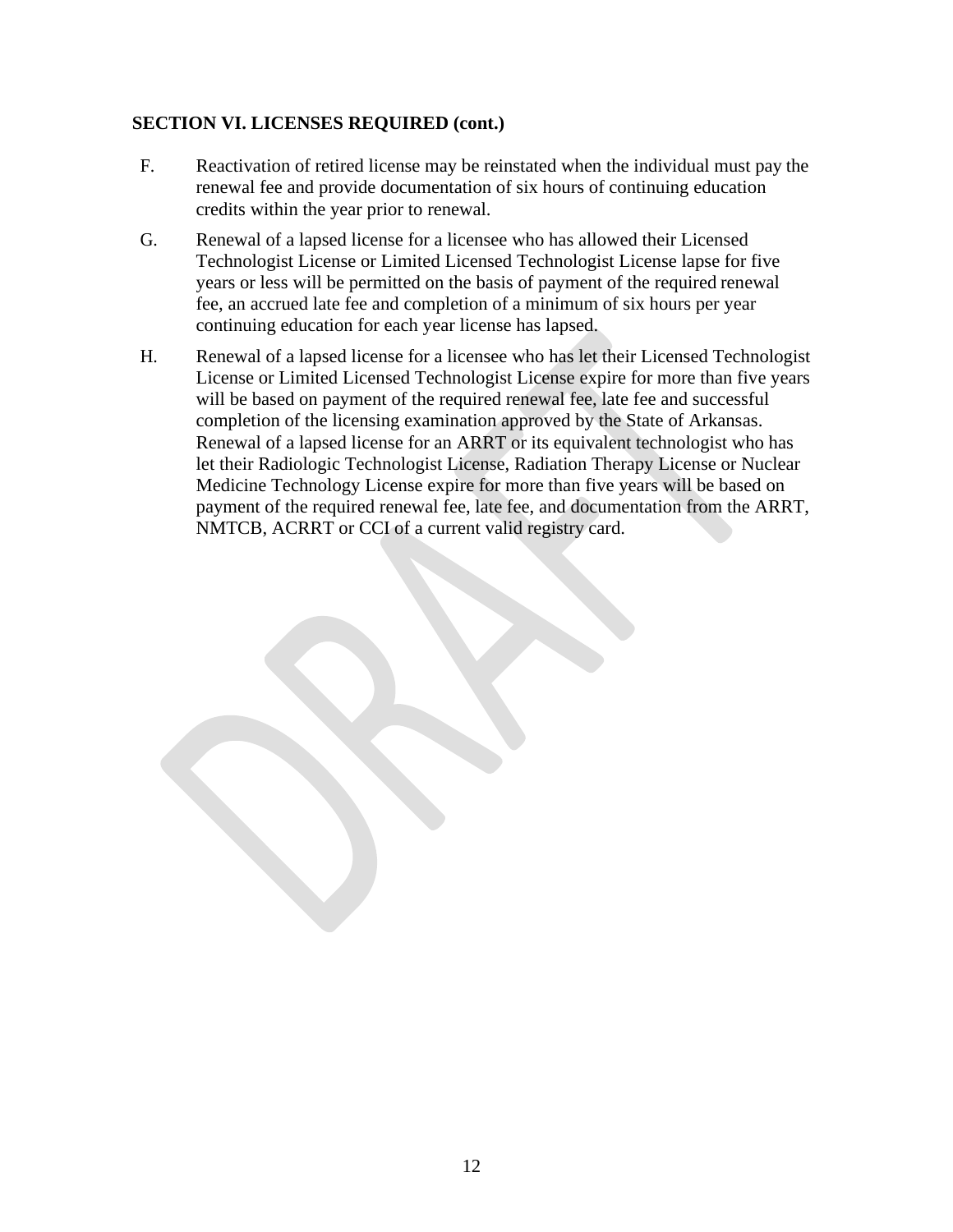## **SECTION VII. AUTOMATIC LICENSURE UNDER ACT 820 of 2019 ACT 135 of 2021**

- A. As used in this subsection, "returning military veteran" means a former member of the United States Armed Forces who was discharged from active duty under circumstances other than dishonorable.
- B. As used in the subsection, "automatic licensure" means the granting of occupational licensure without an individual's having met occupational licensure requirements provided under this title or by the rules of the occupational licensing entity.
- C. The Board shall grant automatic licensure to an individual who holds a substantially equivalent license in another U.S. jurisdiction and is:
	- 1. An active duty military service member stationed in the State of Arkansas;
	- 2. A returning military veteran applying for licensure within one (1) year of his or her discharge from active duty; or
	- 3. The spouse of a person under C.1 or C.2.
- D. The Board shall grant such automatic licensure upon receipt of all of the below:
	- 1. Payment of the initial licensure fee;
	- 2. Evidence that the individual holds a substantially equivalent license in another state; and
	- 3. Evidence that the applicant is a qualified applicant under  $C.1$ ;  $C.2$ ; or  $C.3$ .
- E. For the purposes of this section, "substantially equivalent" means a license from another state that requires:
	- 1 . Graduation from an accredited Radiologic Technology School; and
	- 2. Pass the applicable exam as listed in Section XII.A of these Rules.

A. Applicability

(1) This Rule applies to a:

- (a) uniformed service member stationed in the State of Arkansas;
- (b) uniformed service veteran who resides in or establishes residency in the State of Arkansas;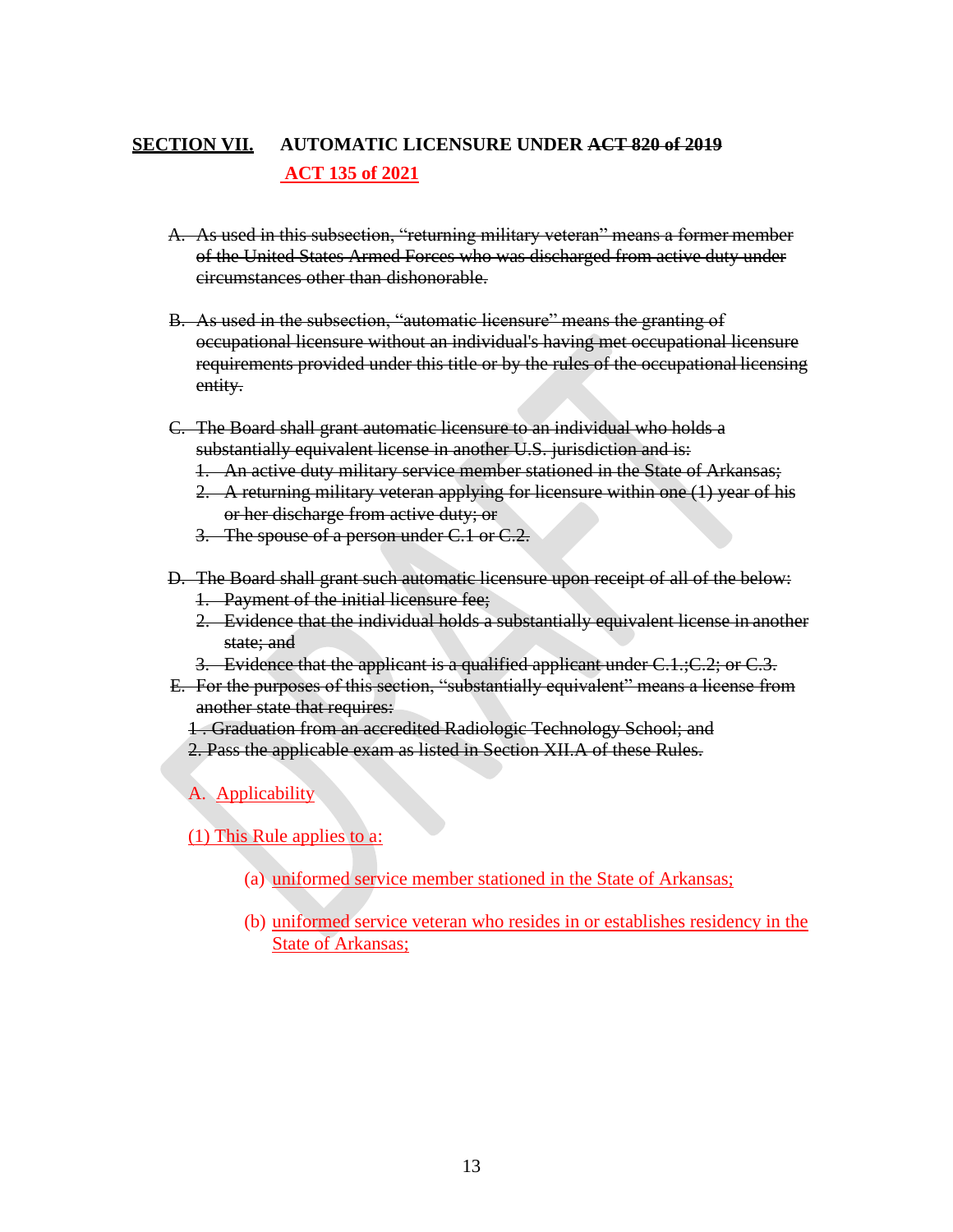## SECTION VII. AUTOMATIC LICENSURE UNDER ACT 820 of 2019 ACT 135 of 2021 (con't)

A. Applicability

(1) This Rule applies to a:

(c) The spouse of  $(1)$  or  $(2)$  including a:

uniformed service member who is assigned a tour of duty that excludes the spouse from accompanying the uniformed service member and the spouse relocates to Arkansas;

uniformed service member who is killed or succumb to his or her injuries or illness in the line of duty if the spouse establishes residency in Arkansas.

B. Automatic Licensure

Automatic Licensure shall be granted to persons listed in Section VII.A.(b) if:

 The person is a holder in good standing of occupational licensure with similar scope of practice issued by another state, territory, or district of the United States and;

The person pays the licensure fee in Section XV. FEES**.**

C. Credit toward initial licensure

 Relevant and applicable uniformed service education, training, or service-issued credential shall be accepted toward initial licensure for a uniformed service member or a uniformed service veteran who makes an application within one (1) year of his or her discharge from uniformed service.

D. Expiration Dates and Continuing Education

- (1) A license expiration date shall be extended for a deployed uniformed service member or spouse for one hundred eighty (180) days following the date of the uniformed service member's return from deployment.
- (2) A uniformed service member or spouse shall be exempt from continuing education requirements in Section XX. for one hundred eighty (180) days following the date of the uniformed service member's return from deployment.
- (3) Any uniformed service member or spouse exercising the exemption shall provide evidence of completion of continuing education evidence of before renewal or grant of a subsequent license.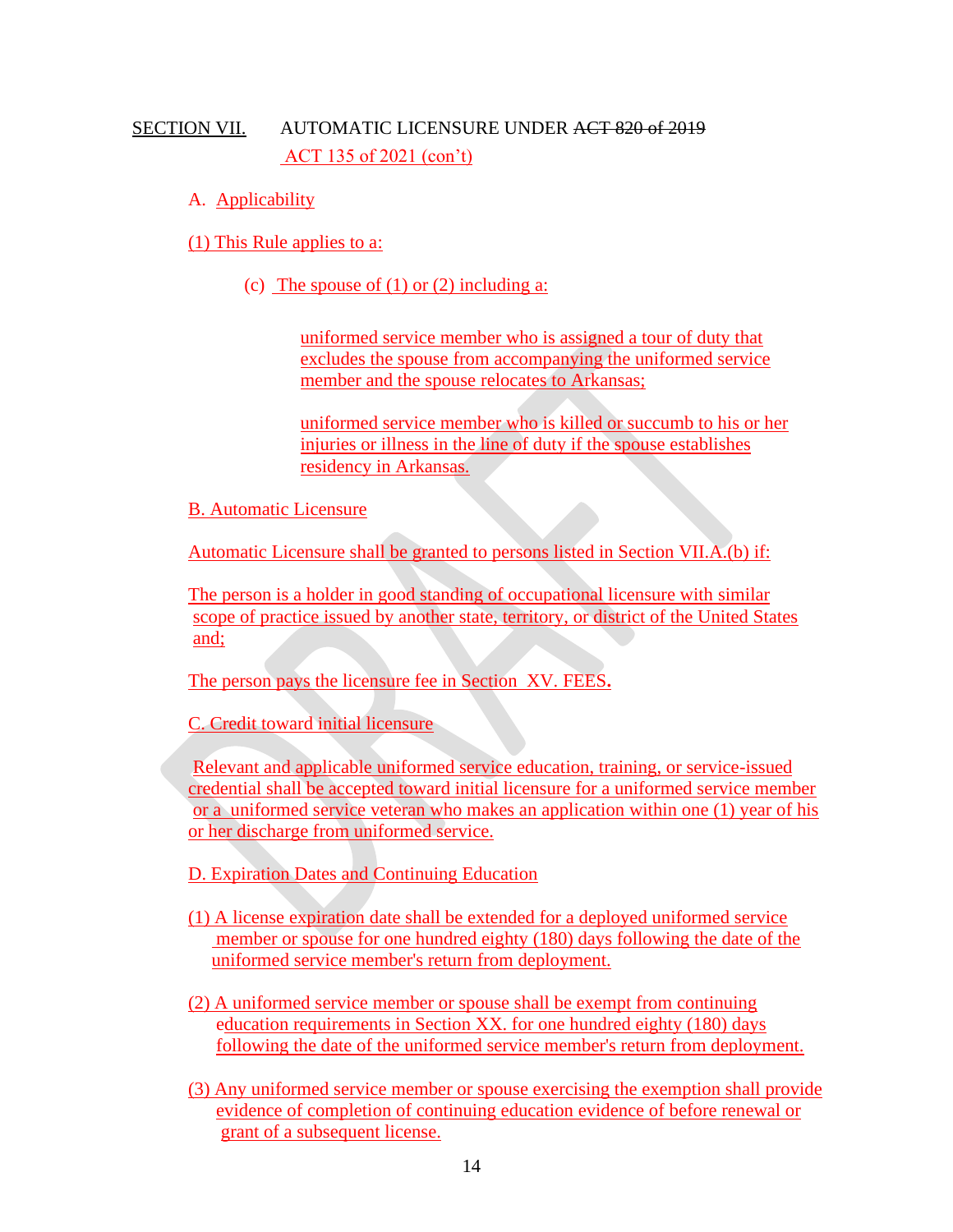#### **SECTION VIII. RECIPROCITY UNDER ACT 426 OF 2019**

- A. Required Qualifications. An applicant applying for reciprocal licensure shall meet the following requirements:
	- 1. The applicant shall hold a substantially similar license in another United States jurisdiction.
		- a. A license from another state is substantially similar to an Arkansas Radiologic Technology license if the other state's licensure qualifications require:
			- (i). Graduation from an accredited Radiologic Technology School; and
			- (ii). Pass the applicable exam as listed in **Section XIV.A** of these Rules.
		- b. The applicant shall hold his or her occupational licensure in good standing;
		- c. The applicant shall not have had a license revoked for:
			- (i) An act of bad faith; or
			- (ii) A violation of law, rule, or ethics;
		- d. The applicant shall not hold a suspended or probationary license in a United States jurisdiction;
	- 2. The applicant shall be sufficiently competent in the Radiologic Technology;
- B. Required documentation. An applicant shall submit a fully executed application, the required fee, and the documentation described below.
	- 1. As evidence that the applicant's license from another jurisdiction is substantially similar to Arkansas', the applicant shall submit the following information:
		- a. Evidence of current and active licensure in that state. The Board may verify this information online if the jurisdiction at issue provides primary source verification on its website or by telephone to the other's state's licensing board; and
		- b. Evidence that the other state's licensure requirements match those listed in A.1.a.. The Board may verify this information online or by telephone to the other's state's licensing board.
	- 2. To demonstrate that the applicant meets the requirements in A.1.b. through A.1.d., the applicant shall provide the Board with:
		- a. The names of all states in which the applicant is currently licensed or has been previously licensed;
		- b. Letters of good standing or other information from each state in which the applicant is currently or has ever been licensed showing that the applicant has not had his license revoked for the reasons listed in A.1.c. and does not hold a license on suspended or probationary status as described in A.1.d. The Board may verify this information online if the jurisdiction at issue provides primary source verification on its website or by telephone to the other's state's licensing board.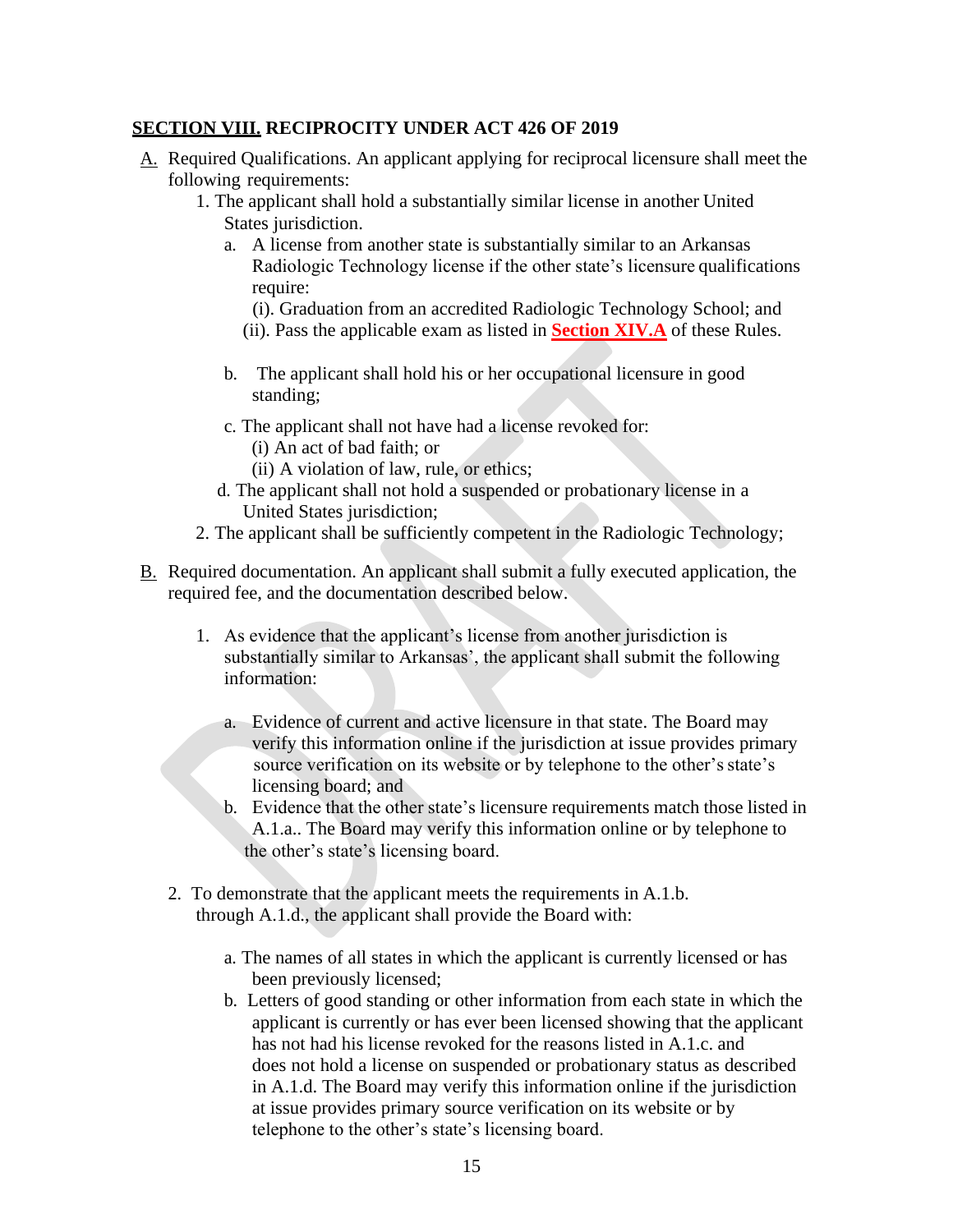#### **SECTION VIII. RECIPROCITY UNDER ACT 426 OF 2019 (con't)**

- 3. As evidence that the applicant is sufficiently competent in the field of Radiologic Technology, an applicant shall:
	- a. Pass the applicable exam as listed in Section XII.A of these Rules.

#### **SECTION IX. PROVISIONAL LICENSE UNDER ACT 1011 OF 2019**

- A. The Board shall issue a provisional license immediately upon receipt of the application, the required fee, and the documentation required under Section VIII B.1.a. and b.
- B. The provisional license shall be effective for six months unless the Board determines that the applicant does not meet the requirements in Radiologic Technology in which case the provisional license shall be immediately revoked.
- C. An applicant may provide the rest of the documentation required above in order to receive a regular license, or the applicant may only provide the information necessary for the issuance of a provisional license.

#### **SECTION X. LICENSE FOR A PERSON FROM A STATE THAT DOESN'T LICENSE PROFESSION UNDER ACT 1011 OF 2019.**

- A. Required Qualifications. An applicant from a state that does not license Radiologic Technologists shall meet the following requirements
	- 1. The applicant shall be sufficiently competent in the Radiologic Technology; and
	- 2. Current registration with the American Registry of Radiologic Technologists.
- B. Required documentation. An applicant shall submit a fully executed application, the required fee, and the documentation described below.
	- 1. As evidence that the applicant is sufficiently competent in the field Radiologic Technology, an applicant shall:
		- a. Pass the applicable exam as listed in **Section XIV.A** of these Rules.

#### **SECTION XI. RECIPROCITY AND STATE—SPECIFIC EDUCATION UNDER ACT 1011 OF 2019.**

A. The Board shall require an applicant to take the Limited Scope Radiologic Technologist exam if the applicant is licensed in another state that does not offer reciprocity to Arkansas residents that is similar to reciprocity provided to out-of-state applicants in **Section VIII.**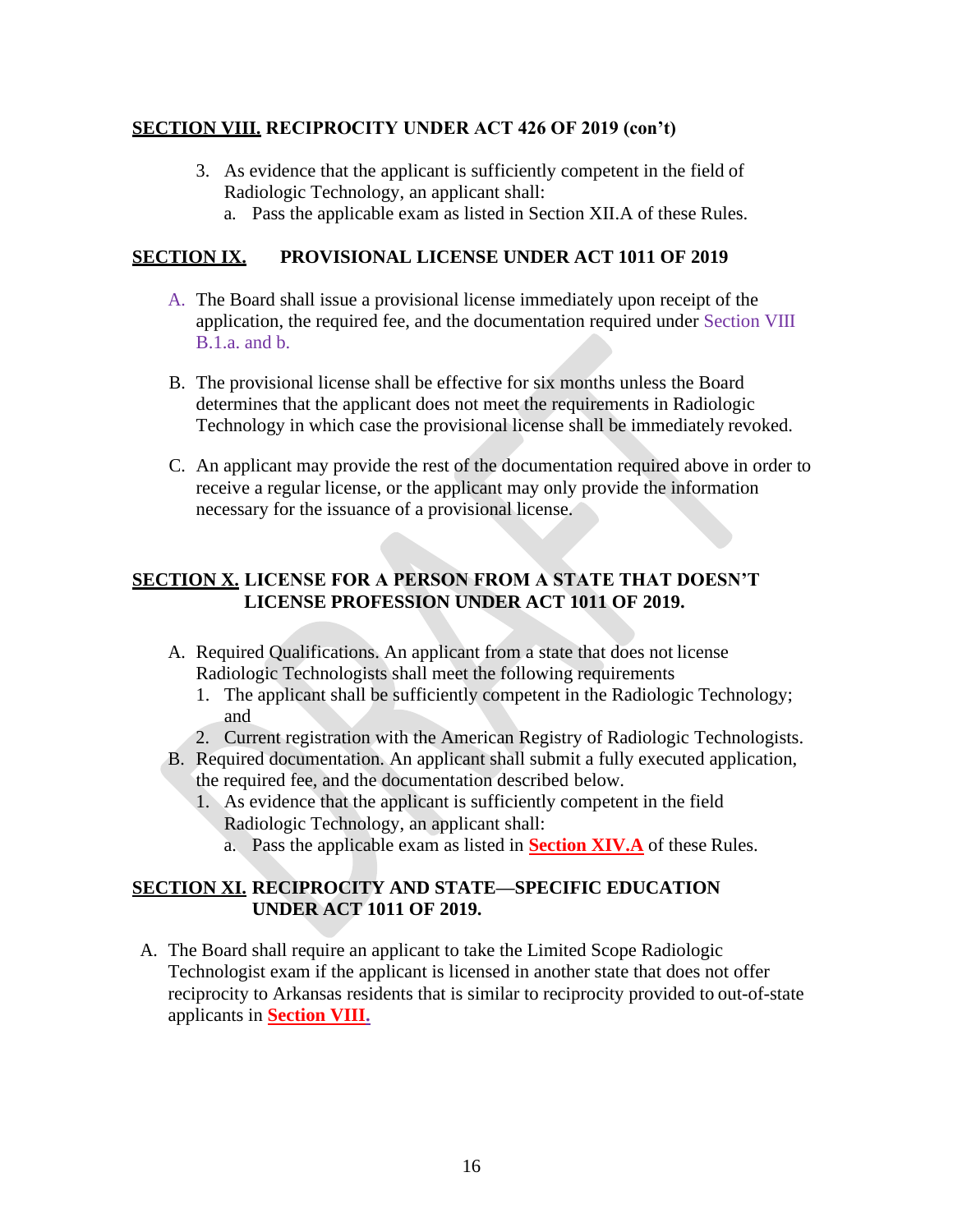#### **SECTION XI. RECIPROCITY AND STATE—SPECIFIC EDUCATION UNDER ACT 1011 OF 2019.**

- B. Reciprocity in another state will be considered similar to reciprocity under Section VIII if the reciprocity provisions in the other state:
	- 1. Provide the least restrictive path to licensure for Arkansas applicants;
	- 2. Do not require Arkansas applicants to participate in the apprenticeship, education, or training required as a prerequisite to licensure of a new professional in that state, except that the state may require Arkansas applicants to participate in continuing education or training that is required for all professionals in that state to maintain the licensure.
	- 3. Do not require Arkansas applicants to take a state-specific education unless required to do so under the same conditions described in Section VIII.

#### **SECTION XII. PRE-LICENSURE PROHIBITNG OFFENSE DETERMINATION**

- A. Pursuant to Act 990 of 2019, an individual may petition for a pre-licensure determination of whether the individual's criminal record will disqualify the individual from licensure and whether a waiver may be obtained.
- B. The individual must obtain the pre-licensure criminal background check petition form from the *Medical Ionizing Radiation Licensure Committee (MIRLC)*.
- C. The *MIRLC* will respond with a decision in writing to a completed petition within a reasonable time.
- D. The *MIRLC* response will state the reason(s) for the decision.
- E. All decisions of the *MIRLC* in response to the petition will be determined by the information provided by the individual.
- F. Any decision made by the *MIRLC* in response to a pre-licensure criminal background check petition is not subject to appeal.
- G. The *MIRLC* will retain a copy of the petition and response and it will be reviewed during the formal application process.

## **SECTION XIII. WORK PERMIT UNDER ACT 746 of 2021**

 The Radiologic Technology Licensure Program shall grant an occupational or professional license under this section to an individual who fulfills the requirements to practice an occupation or profession in this state and is a person who holds a Federal Form I-766 United States Citizenship and Immigration Services-issued Employment Authorization Document, known popularly as a "work permit".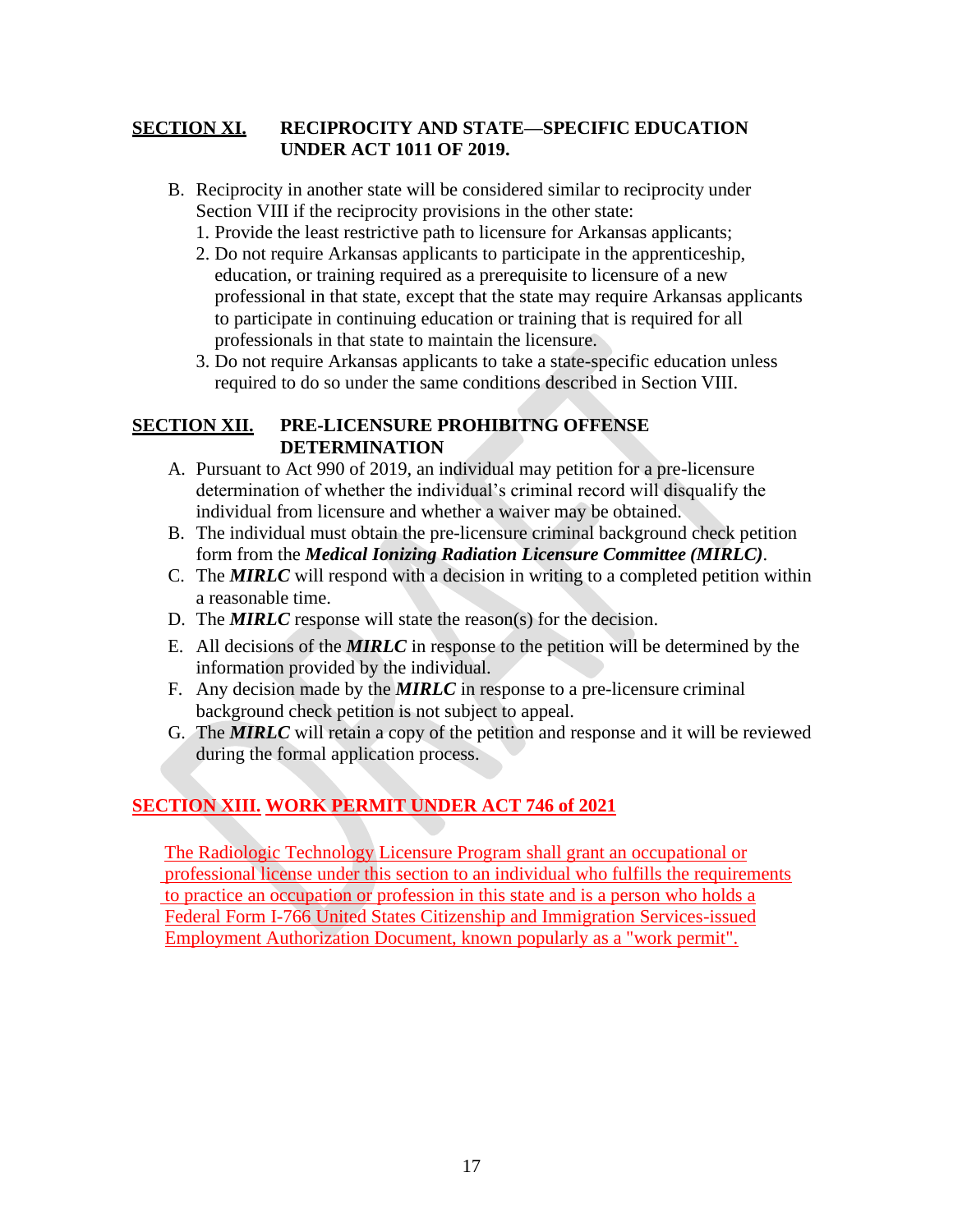#### **SECTION XIV. QUALIFICATIONS FOR EXAMINATIONS**

- A. Accepted Examinations. The accepted examinations for licensure are the ARRT, NMTCB, ASCP, ACRRT or CCI examinations for the licensing examinations approved by the Board. The categories of examinations approved by the Board are: Radiography, Radiation Therapy, Nuclear Medicine Technology, Limited Chest, Limited Spine, Limited Extremities, Limited Skull and Sinus, Limited Ankle and Foot and RCIS.
- B. Process for Examination Qualifications. The applicant shall apply for any examination for licensure by providing the Department with the necessary information on the examination application form provided by the Department.
- C. Examination pass/fail. The minimum passing score shall be a scaled score of 70.
- D. Re-examination. Upon payment of examination fee and completion of the examination application process, there will be no limitation on the number of times the examination can be taken.

#### **SECTION XV. FEES**

- A. Examination Fee. The examination fee will be set by the vendor contracted with the department to administer the examinations that meet the requirements of the Arkansas State Board of Health. This fee is non-refundable.
- B. License Fee. The license fee shall be forty-five dollars for one category. The license fee for more than one category shall be sixty-five dollars. This fee is nonrefundable.
- C. Temporary Fee. The temporary fee shall be forty-five dollars for each additional temporary license. The temporary license may be renewed once. The temporary license fee will be transferred to the license fee following successful completion of the examination, for a period of one hundred eighty days with the renewal date being one hundred eighty days from the date of the original temporary license that was issued. If a test is not available, the renewal date will be the date when the examination is available. This fee is non-refundable.
- D. Student Temporary Fee. The fee shall be forty-five dollars and may be renewed once. There will not be an additional fee for renewal if successful completion of the ARRT, NMTCB, ACRRT, CCI or other licensing examination approved by the Board has occurred. This will apply for a student in an approved United States Department of Education school. This fee will be transferred to the license fee for a period of one year. This fee is non-refundable.
- E. Late Fee. The late fee will be fifty percent of the license fee. The late fee will be accrued on the expiration date of the license. This fee is non-refundable.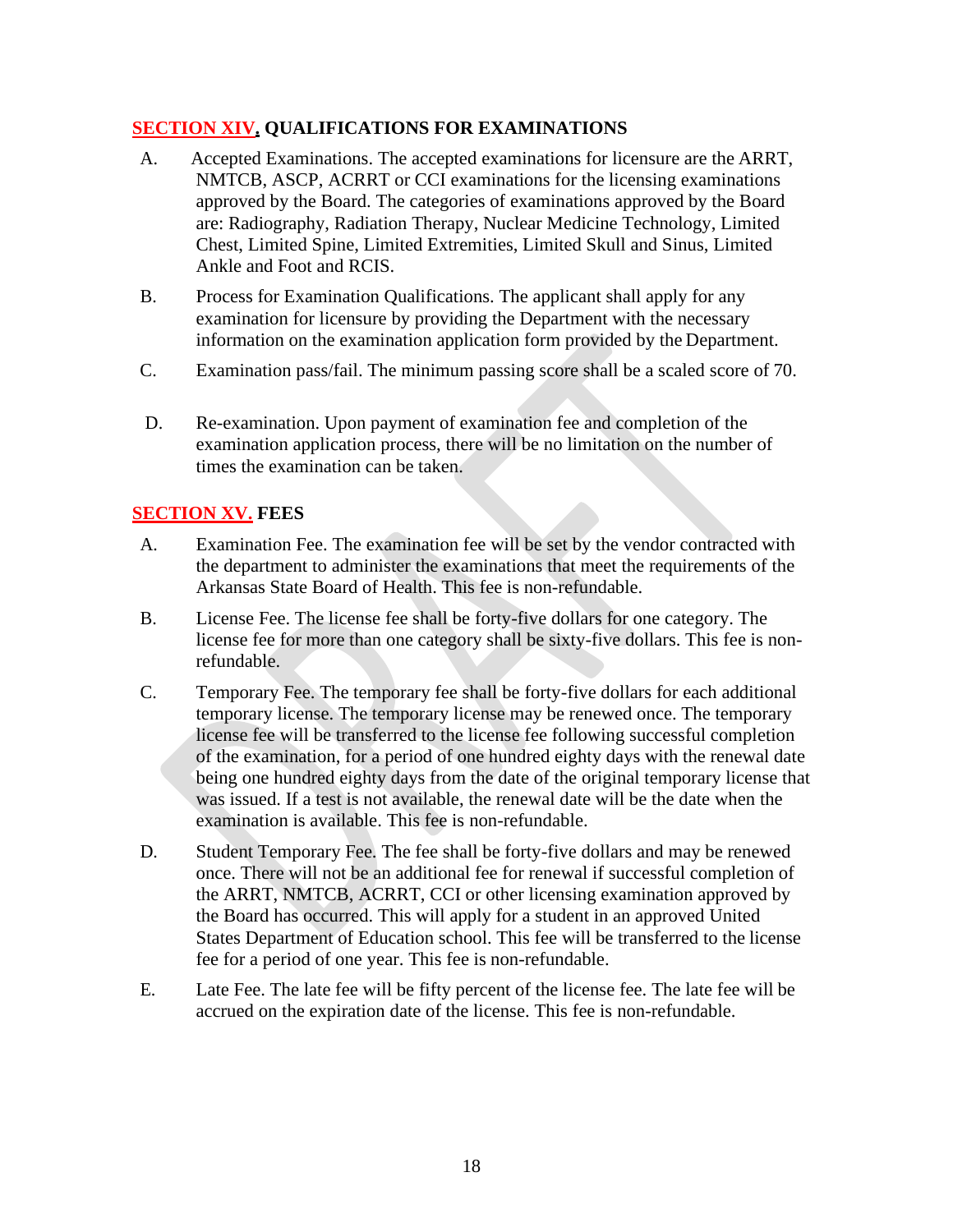#### **SECTION XVI. FEE WAIVER UNDER ACT 725 OF 2021**

- A. Pursuant to Act 725 of 2021, an applicant may receive a waiver of the initial licensure fee, if eligible. Eligible applicants are applicants who:
	- (1) Are receiving assistance through the Arkansas, or current state of residence equivalent, Medicaid Program, the Supplemental Nutrition Assistance Program (SNAP), the Special Supplemental Nutrition Program for Women, Infants, and Children (SSNP), the Temporary Assistance for Needy Families Program (TEA), or the Lifeline Assistance Program (LAP);
		- a. Were approved for unemployment within the last twelve (12) months; or
		- b. Have an income that does not exceed two hundred percent (200%) of the federal poverty income guidelines.
- B. Applicants shall provide documentation showing their receipt of benefits from the appropriate State Agency.
	- (1) For Medicaid, SNAP, SSNP, TEA, or LAP, documentation from the Arkansas Department of Human Services (DHS), or current state of residence equivalent agency;
	- (2) For unemployment benefits approval in the last twelve (12) months, the Arkansas Department of Workforce Services, or current state of residence equivalent agency; or
	- (3) For proof of income, copies of all United States Internal Revenue Service Forms indicating applicant's total personal income for the most recent tax year e.g., "W2," "1099," etc.
- C. Applicants shall attest that the documentation provided under (b) is a true and correct copy and fraudulent or fraudulently obtained documentation shall be grounds for denial or revocation of license.

## **SECTION XVII. DISPLAY OF LICENSE**

Licensees shall display the official license document or a copy of the license, which has been notarized by a notary public in each place of employment, and the document shall be made available upon its request. The licensee shall display their license at the primary location of employment, or where the licensee is regularly scheduled to work. The licensee can have a notarized copy on file when working at a facility other than their primary place of work.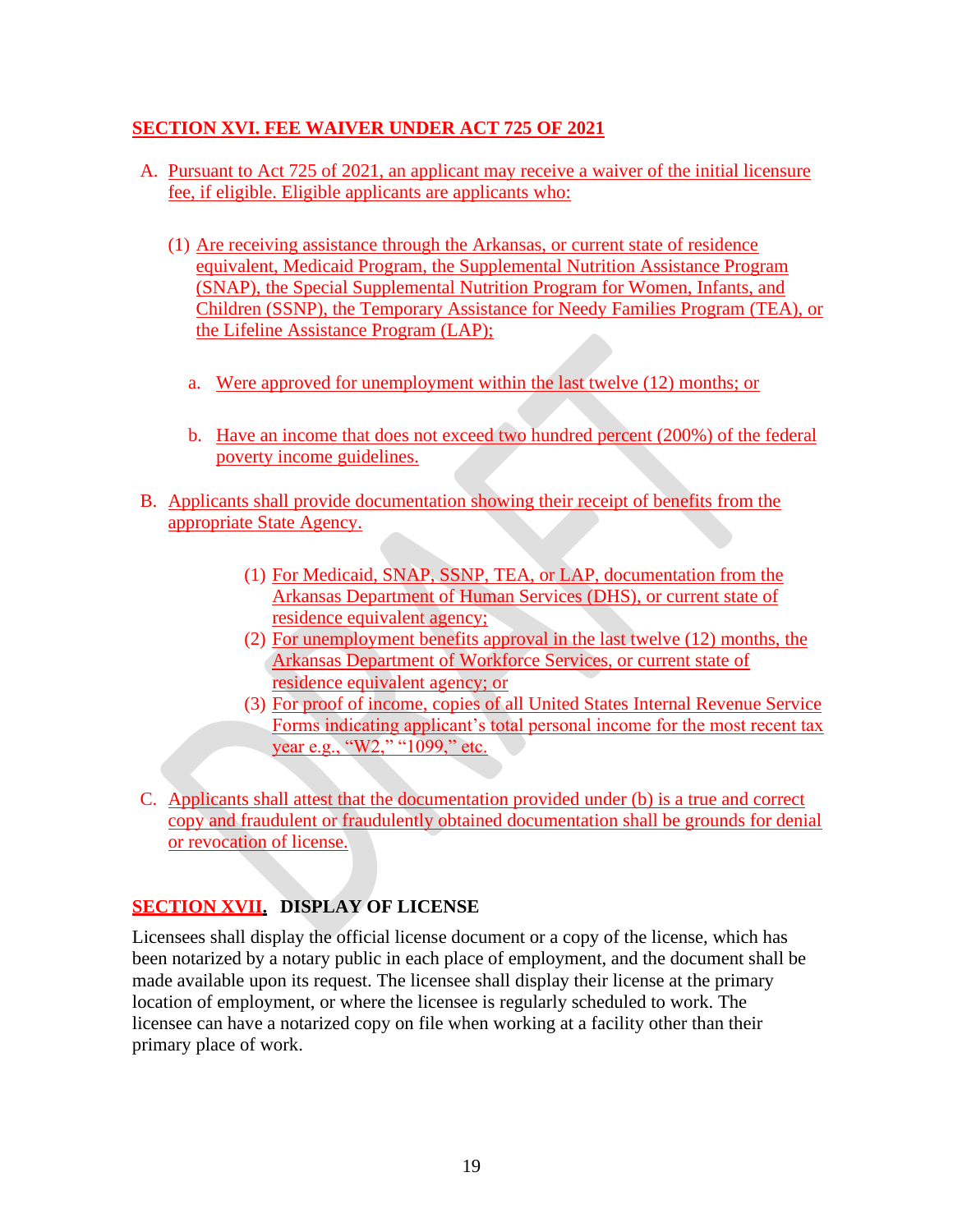#### **SECTION XIII. RENEWAL DATE**

- A. A license shall be renewed annually. The renewal date shall be one year from the date of issuance.
- B. A temporary license may be renewed once at the end of the one hundred eighty-day period for the temporary license.

#### **SECTION XIX. EDUCATIONAL PROGRAM STANDARDS**

The standards the Board will accept for Educational Programs in Radiologic Technology are programs that are accredited by the United States Department of Education through the Joint Review Committee on Education in Radiologic Technology, Joint Review Committee on Educational Programs in Nuclear Medicine Technology, Chiropractic Radiologic Technology and Cardiovascular Credentialing International, or equivalent.

#### **SECTION XX. CONTINUING EDUCATION STANDARDS**

A minimum of six hours of continuing education is required for license renewal for all license holders. A continuing education hour is defined as being equal to fifty to sixty minutes. Educational activities of thirty to forty-nine minutes in duration will be awarded one-half continuing education credit. Educational activities longer than one hour will only be awarded half and whole hour credits. Educational activities less than thirty minutes will receive no credit. The continuing education will be required on a prorated basis for temporary license holders. If a temporary license has been renewed, the holder will be required to meet the full six hours of education.

- A. The six hours of continuing education is to have been acquired within the year preceding the date of renewal.
- B. Three of the six hours must be in the Radiologic Sciences, in the core areas of all licenses such as radiation protection, equipment operation and maintenance, image production and evaluation, patient care and management and radiopharmaceuticals. The other three hours may be in other areas related to health care.
- C. Continuing education may be provided by the licensed practitioner or a hospital in-service education department. The sponsor of the continuing education must provide specific information on the continuing education forms provided by the Department. Request for approval must be made to the Committee at least thirty days prior to the educational activity.
- D. The information required is a request approval form, objectives, outline and lecture or presenter curriculum vita.
- E. The Committee will review the information and if approved, the Committee will assign a continuing education approval number.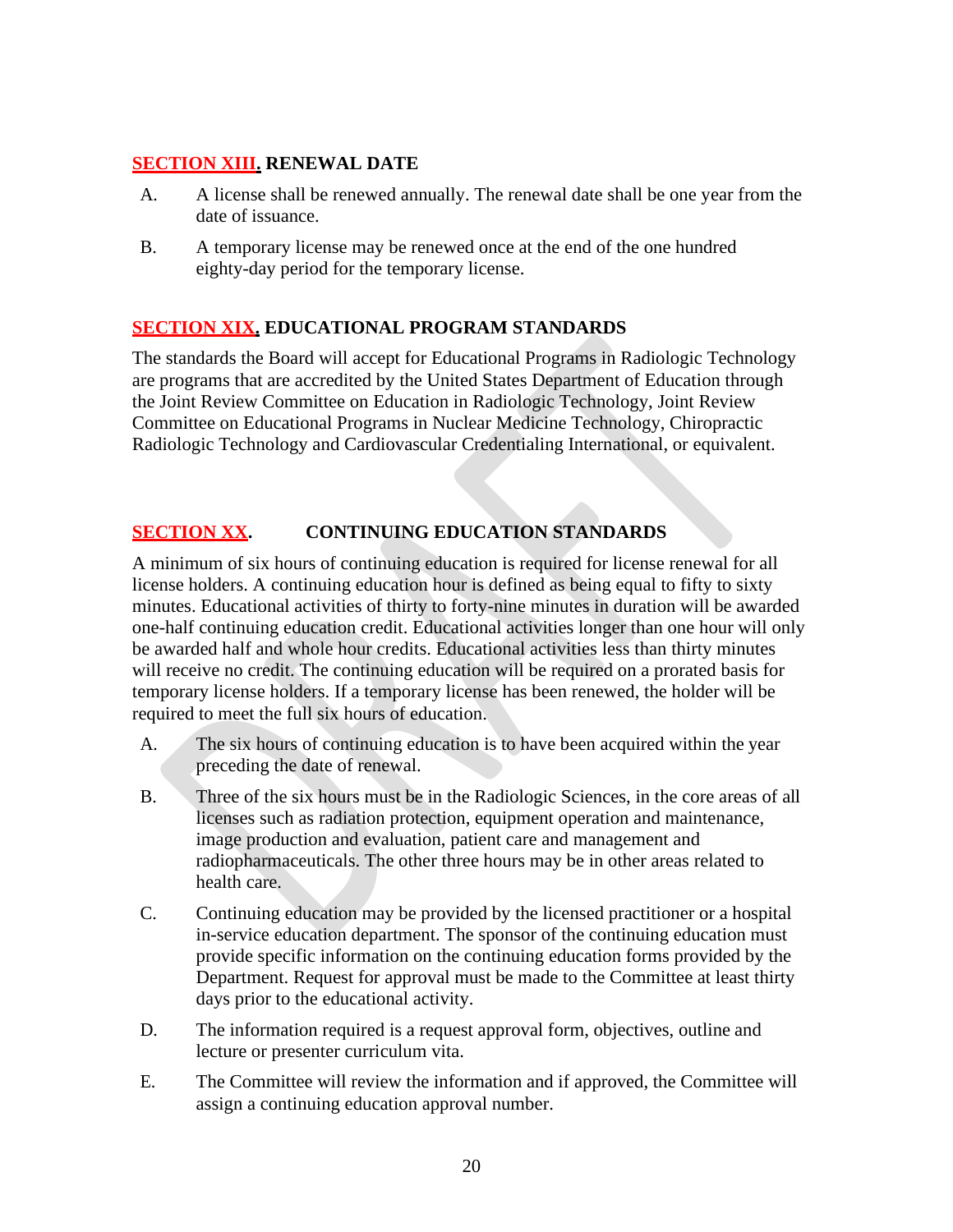#### **SECTION XX. CONTINUING EDUCATION STANDARDS (cont.)**

- F. The sponsor shall document attendance at continuing education and shall provide documentation in suitable format to the Department.
- G. The participant must keep a record of his/her continuing education and submit the information on the annual renewal form for license renewal. The Committee may perform random checks to evaluate attendance at the continuing education.
- H. The Committee shall accept the following as continuing education lecturers or presenters: Licensed Practitioner, Registered Radiologic Technologist, Medical/Health Physicist, Health Care Professional who has attended formal education and passed a formal examination specific for the health care area of interest, and company or service representatives in Radiologic Technology. The Committee will also consider other individuals who demonstrate expertise through the submitted curriculum vitae, education, or work experience relative to the education to be presented.
- I. The approved continuing education and assigned approval number will be effective for a period of three years or until substantial changes in content have occurred, whichever comes first. A new approval must be requested after a period of three years or if substantial changes have been made to the lecture content.
- J. The licensee can only use a continuing education approval number once during the renewal period.
- K. Continuing Education approved by other organizations such as the American Society of Radiologic Technologists, Society of Nuclear Medicine, American Medical Association, American Podiatric Medicine Association, or the American Chiropractic Association, may be accepted. The Committee reserves the right to deny continuing education approved by other organizations. The name and number for the continuing education assigned by other approval processes must be provided on the form. The Committee will accept confirmation forms provided by other approved processes.
- L. If the minimum amount of continuing education is not met, or the continuing education is not approved, the licensee will be placed on probation and has sixty days to complete the required continuing education to receive a renewal license. If the education is not completed the licensee will be considered a lapsed licensee.
- M. Licensees awarded the retired status are exempt from the continuing education requirements so long as they remain on retired status.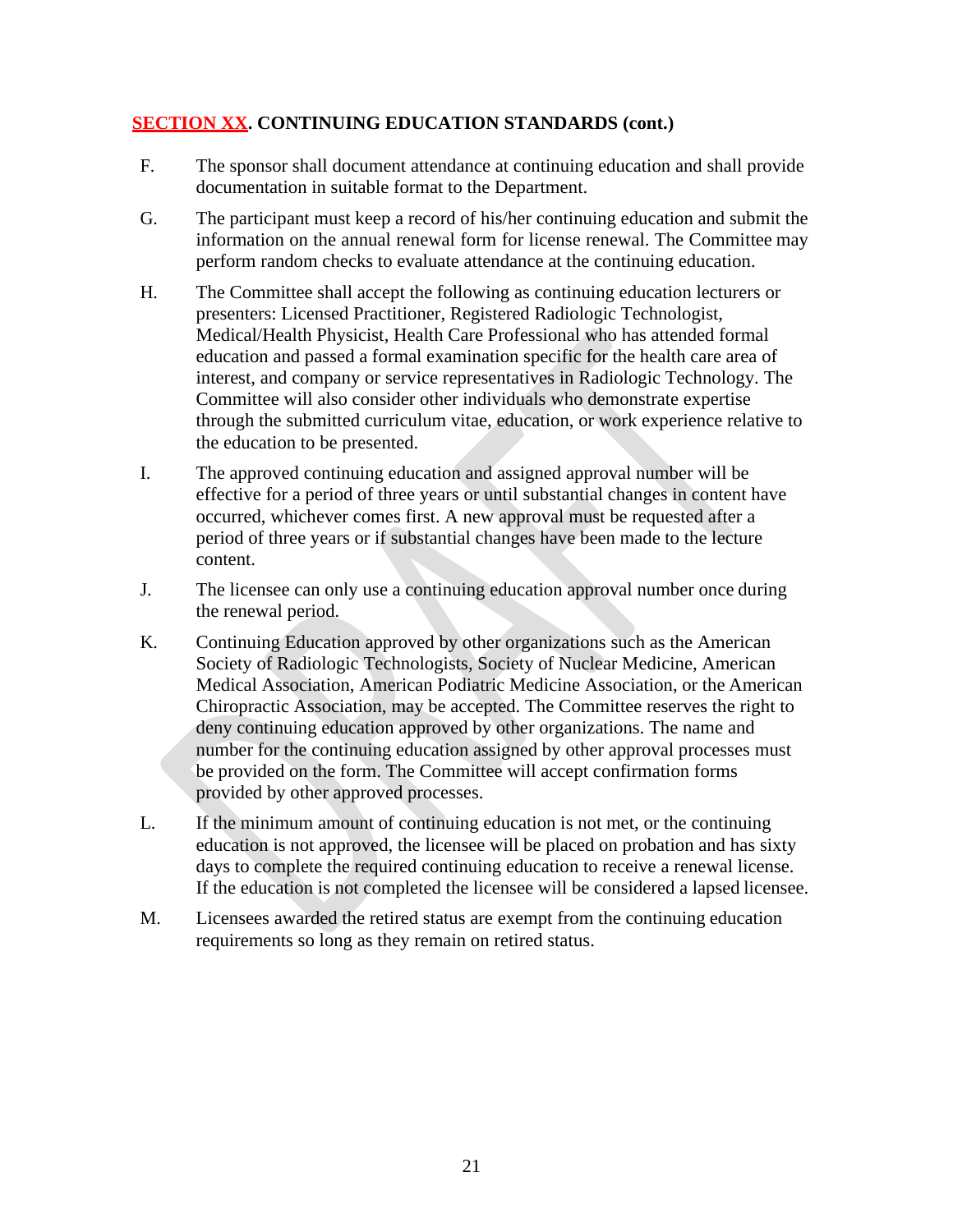### **SECTION XXI. "EARN AND LEARN" UNDER ACT 811 of 2021**

" Pursuant to Act 811 of 2021, an applicant shall receive a Limited Licensed Technologist License if they meet the criteria set forth below .

- A. An applicant for licensure under this Rule shall provide satisfactory proof of completion . of apprenticeship via official documentation from the apprenticeship program. This documentation may be in the form of a certificate, diploma, or similar official credential, or letter on official program letterhead .
- B An applicant for licensure under this Rule shall provide satisfactory documentation that the completed apprenticeship program meets the federal guidelines set out in 29 C.F.R. Part 29, as existing on March 1, 2021, and that the program has been approved by the United States Office of Apprenticeship or the Arkansas Department of Workforce Services .
- C. An applicant for licensure under this Rule shall meet all the other non-educational requirements for licensure under these Rules, including Sections VI., XIV, XV and XVI
- .
- D. If an applicant is denied a license for failing to meet the criteria in  $A C$ , the applicant shall be provided the reason for denial in writing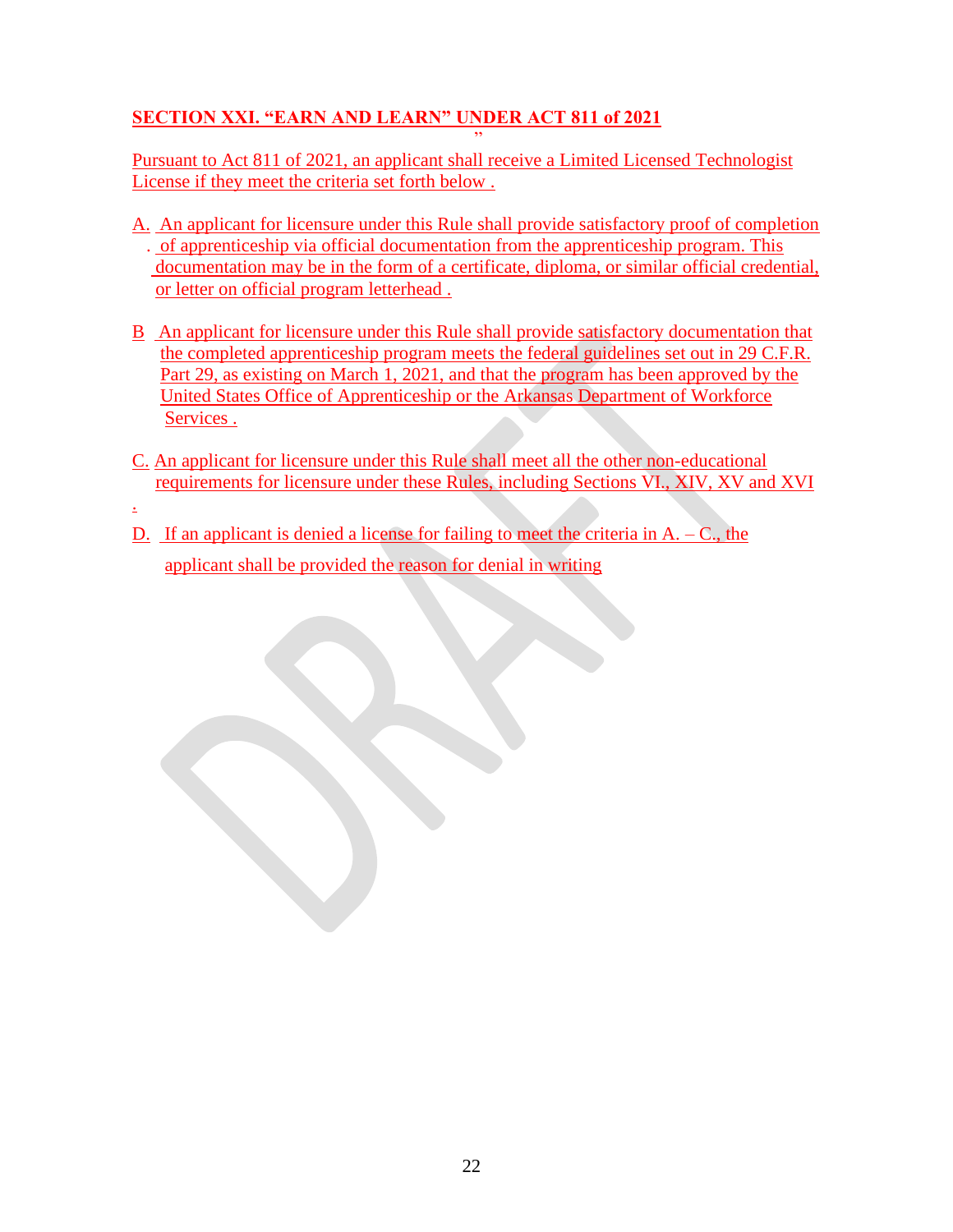#### **SECTION XXII. ADMINISTRATION**

- A. The license of a Radiologic Technologist, Licensed Technologist, or Limited Licensed Technologist may be suspended or revoked, or the individual may be censured, reprimanded or otherwise sanctioned by the Board in accordance with the provisions and procedures of this act if, after due process, it is found that the individual:
	- 1. Is guilty of fraud or deceit in the procurement or holding of the license;
	- 2. Has been convicted of a felony listed under A.C.A. § 17-3-102;
	- 3. Is or has been afflicted with any medical problem, disability, or addiction, which, in the opinion of the Board, would impair professional competence;
	- 4. Has knowingly aided and abetted a person who is not a Radiologic Technologist, Licensed Technologist, or Limited Licensed Technologist, or otherwise authorized by the Act or these rules, to perform the duties of a license holder;
	- 5. Has undertaken or engaged in any practice beyond the scope of duties permitted a license holder under the Act or these rules;
	- 6. Has impersonated a license holder or former license holder or is performing the duties of a Radiologic Technologist, Licensed Technologist, or Limited Licensed Technologist under an assumed name;
	- 7. Has been found guilty of violations of the Code of Ethics as established by these rules;
	- 8. Has applied ionizing radiation without the prescription of a Licensed Practitioner;
	- 9. Has interpreted a diagnostic image for a fee;
	- 10. Is, or has been found guilty of incompetence or negligence in his performances as a license holder; or
	- 11. Failure to comply with any provision of the Act or these rules.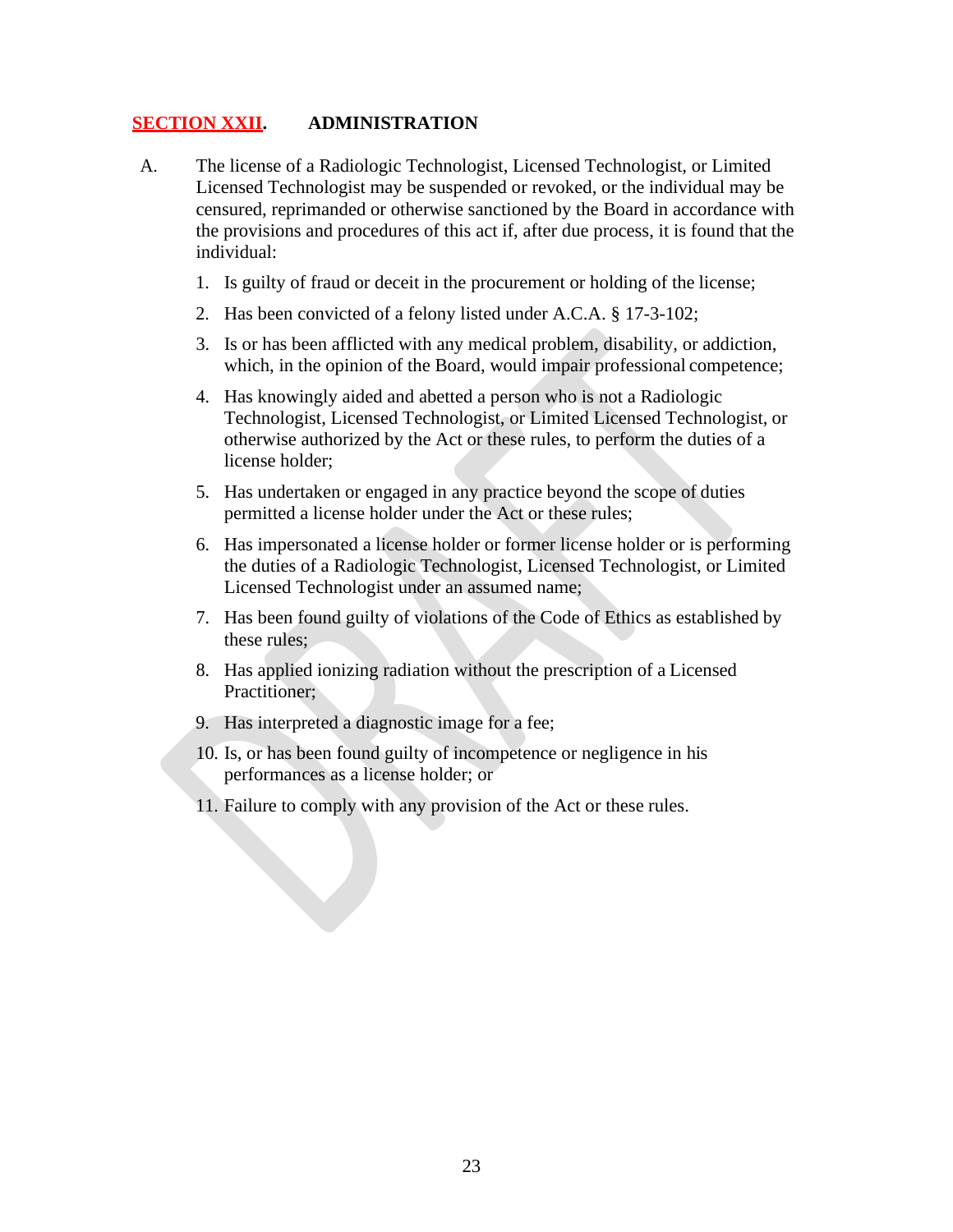#### **SECTION XXII. ADMINISTRATION (cont.)**

B. Proceedings against the holder of a license shall be instituted by filing a written charge or charges with the Committee. The charge or charges may be brought by a person, corporation, association, public officer, or the Board. The chairperson of the Committee shall appoint a subcommittee of three (3) Committee members to examine the charge or charges and prepare a written recommendation to the Committee stating whether the charge or charges should be dismissed or brought against the licensee. If the Committee determines that the charge or charges contain sufficient merit, the Chairperson shall set a time and place for a hearing.

A copy of the charge or charges, together with the notice of the time and place of the hearing, shall be served on the person charged either in person or by registered mail at least thirty (30) days before the date set for the hearing. The accused shall have the right to appear at the hearing with counsel, to answer the charge or charges, cross-examine witnesses, and produce evidence and witnesses in his defense. The Committee shall have the power to issue subpoenas for the appearance of witnesses and take testimony under oath.

- C. Any licensee who violates any provision of the Act, or any rule or order made pursuant to the Act shall be subject to a cease and desist order and a fine of not more than one thousand dollars (\$1,000.00) per incident.
- D. All hearings and appeals shall be pursuant to the provisions of the Arkansas Administrative Procedure Act, as amended, § 25-15-201 et seq.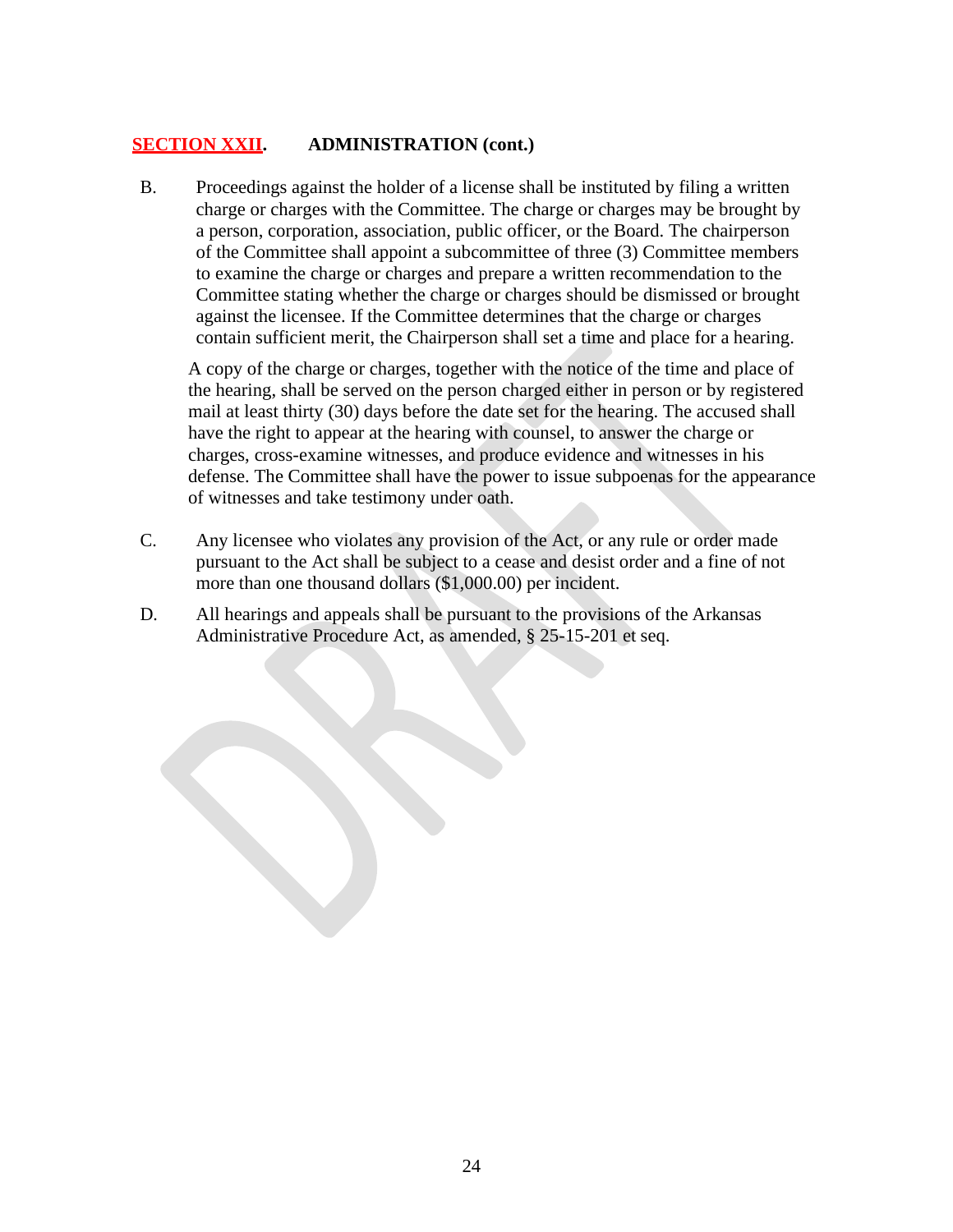#### **SECTION XXIII. CODE OF ETHICS**

A radiologic technologist, licensed technologist, or a limited licensed technologist shall abide by the following:

- A. The Licensee conducts herself or himself in a professional manner, responds to patient needs and supports colleagues and associates in providing quality patient care.
- B. The Licensee acts to advance the principle objective of the profession to provide services to humanity with full respect for the dignity of mankind.
- C. The Licensee delivers patient care and service unrestricted by the concerns of personal attributes or the nature of the disease or illness, and without discrimination on the basis of sex, race, creed, religion, or socioeconomic status.
- D. The Licensee practices radiologic technology founded upon theoretical knowledge and concepts, uses equipment and accessories consistent with the purposes for which they were designed, and employs procedures and techniques appropriately.
- E. The Licensee assesses situations; exercises care, discretion, and judgment; assumes responsibility for professional decisions; and acts in the best interest of the patient.
- F. The Licensee acts as an agent through observation and communication to obtain pertinent information for the physician to aid in the diagnosis and treatment of the patient and recognizes that interpretation, diagnosis, ordering and prescribing radiologic examinations are outside the scope of practice for licensees.
- G. The Licensee respects confidences entrusted in the course of professional practice, respects the patient's right to privacy and reveals confidential information only as required by law or to protect the welfare of the individual or the community.
- H. The Licensee continually strives to improve knowledge and skills by participating in continuing education and professional activities and sharing knowledge with colleagues.

#### **SECTION XXIV. SEVERABILITY**

If any provision of these Rules or the application thereof to any person or circumstances is held invalid, such invalidity shall not affect other provisions or applications of these Rules which can give effect without the invalid provisions or application, and to this end the provisions hereto are declared severable.

#### **SECTION XXV. REPEAL**

All rules and parts of rules in conflict herewith are hereby repealed.